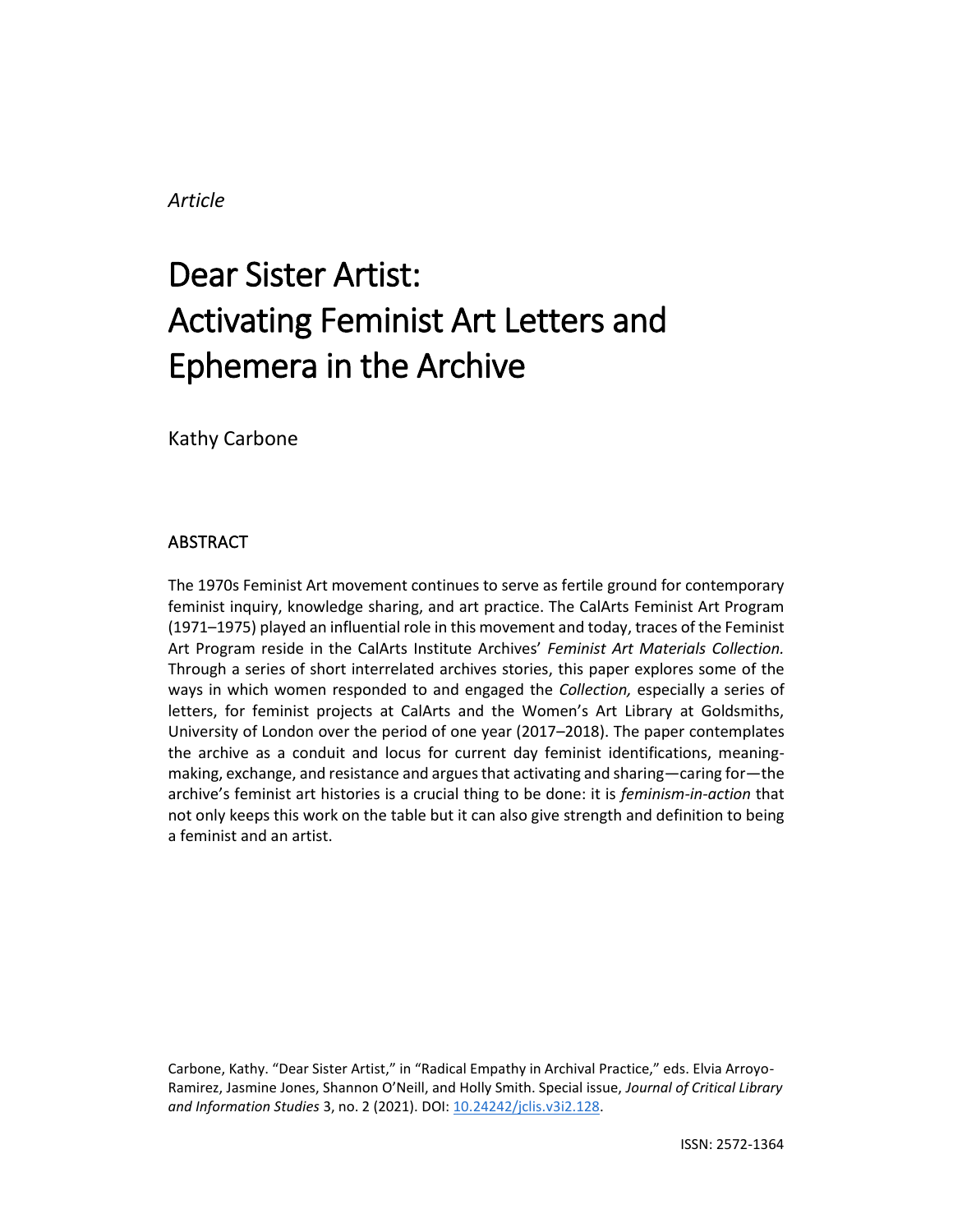#### INTRODUCTION

The 1970s Feminist Art movement continues to serve as fertile ground for contemporary feminist inquiry, knowledge sharing, and art practice. The California Institute of the Arts (CalArts) Feminist Art Program, which ran from 1971 through 1975, played an influential role in this movement and today, traces and remains of this pioneering program reside in the CalArts Institute Archives' *Feminist Art Materials Collection* (henceforth the *"Collection"*). In this essay, I first describe the origins and historical contexts of the Feminist Art Program and the contents of the *Collection.* Following this is a case study, told through a set of interconnected stories that explore several women's uses of and affective resonances with items from the *Collection*—especially a set of letters—over one year. Through this case study I ask: how are women encountering, responding to, using, and transmitting feminist art archival materials today?

#### THE FEMINIST ART PROGRAM

In 1970 at Fresno State University, California, $^1$  sculptor and painter Judy Chicago founded the first feminist art program in the United States—the Feminist Art Program. Chicago had struggled as an artist in California in the 1960s, a climate in which she states, "women artists were simply not taken seriously."<sup>2</sup> In order to be taken seriously, Chicago writes that she "severed her artmaking style" from her "personal impulses as a woman," $3$ leading her to ask: "what was the point of being an artist if I could not represent my experiences as a woman?"<sup>4</sup> Inspired by feminism, women's history, and envisioning an art community of women who would implement feminist theories and practices in their work,<sup>5</sup> Chicago started the Feminist Art Program to help young women students construct "an artistic identity that fuses their gender with their art," and hoped that she too would be able to accomplish this in her work.<sup>6</sup> In 1971, at the invitation of painter Paul Brach,

<sup>&</sup>lt;sup>1</sup> Now California State University, Fresno.

<sup>2</sup> Judy Chicago, "Feminist Art Education: Made in California," in *Entering the Picture: Judy Chicago, The Fresno Feminist Art Program, and the Collective Visions of Women Artists* (New York: Routledge, 2012), 101.

<sup>3</sup> Judy Chicago, *Institutional Time: A Critique of Studio Art Education* (New York: Monacelli Press, 2014), 8.

<sup>4</sup> Chicago, "Feminist Art Education: Made in California," 1.

<sup>5</sup> Chicago, *Institutional Time*, 20.

<sup>6</sup> Chicago, *Institutional Time,* 9. For more on Chicago's FAP at Fresno, see: Faith Wilding, "The Feminist Art Programs at Fresno and CalArts, 1970–1975," in *The Power of Feminist Art: The American Movement of the 1970s, History and Impact*, ed. Norma Broude and Mary D. Garrard (New York: Harry N. Abrams Inc., 1996), 32–47.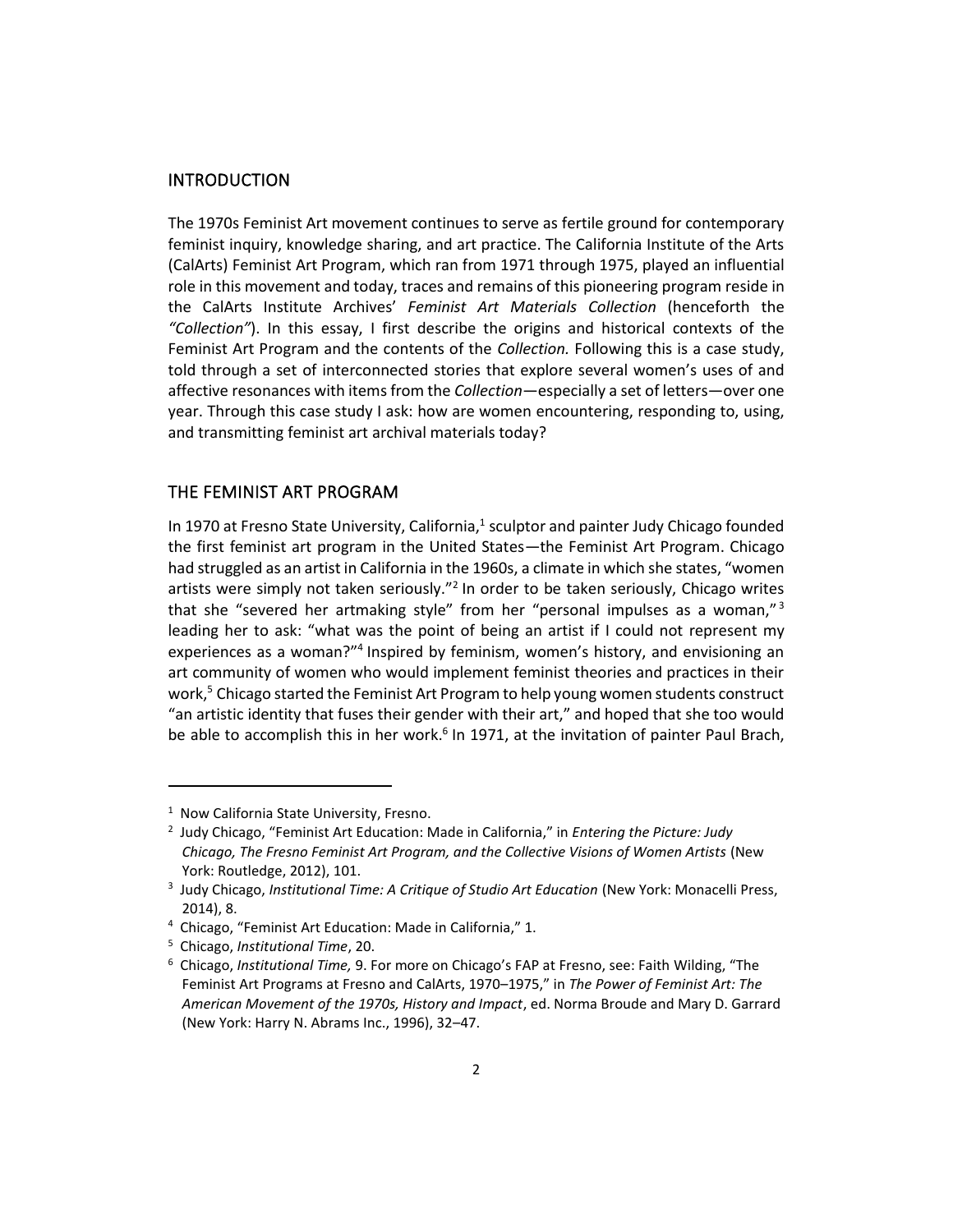then Dean of the School of Art at CalArts, Chicago brought her Feminist Art Program to CalArts, and with faculty member and painter Miriam Schapiro, co-established and co-led the CalArts Feminist Art Program for two years.



Figure 1. Judy Chicago (left) and Miriam Schapiro (right), 1972. Image courtesy of the CalArts Institute Archives.

Chicago and Schapiro directed the program until 1973 when Chicago left CalArts. Schapiro continued the program for two years, and when she left CalArts in 1975, the program dissolved.<sup>7</sup>

Members of the CalArts Feminist Art Program produced a number of groundbreaking artworks, performances, and publications over the program's four-year existence, including the renowned site-specific installation and performance space,

<sup>7</sup> Faith Wilding, *By Our Own Hands: The Woman Artist's Movement in Southern California, 1970*– *1976* (Santa Monica, CA: Double X, 1977), 35–36.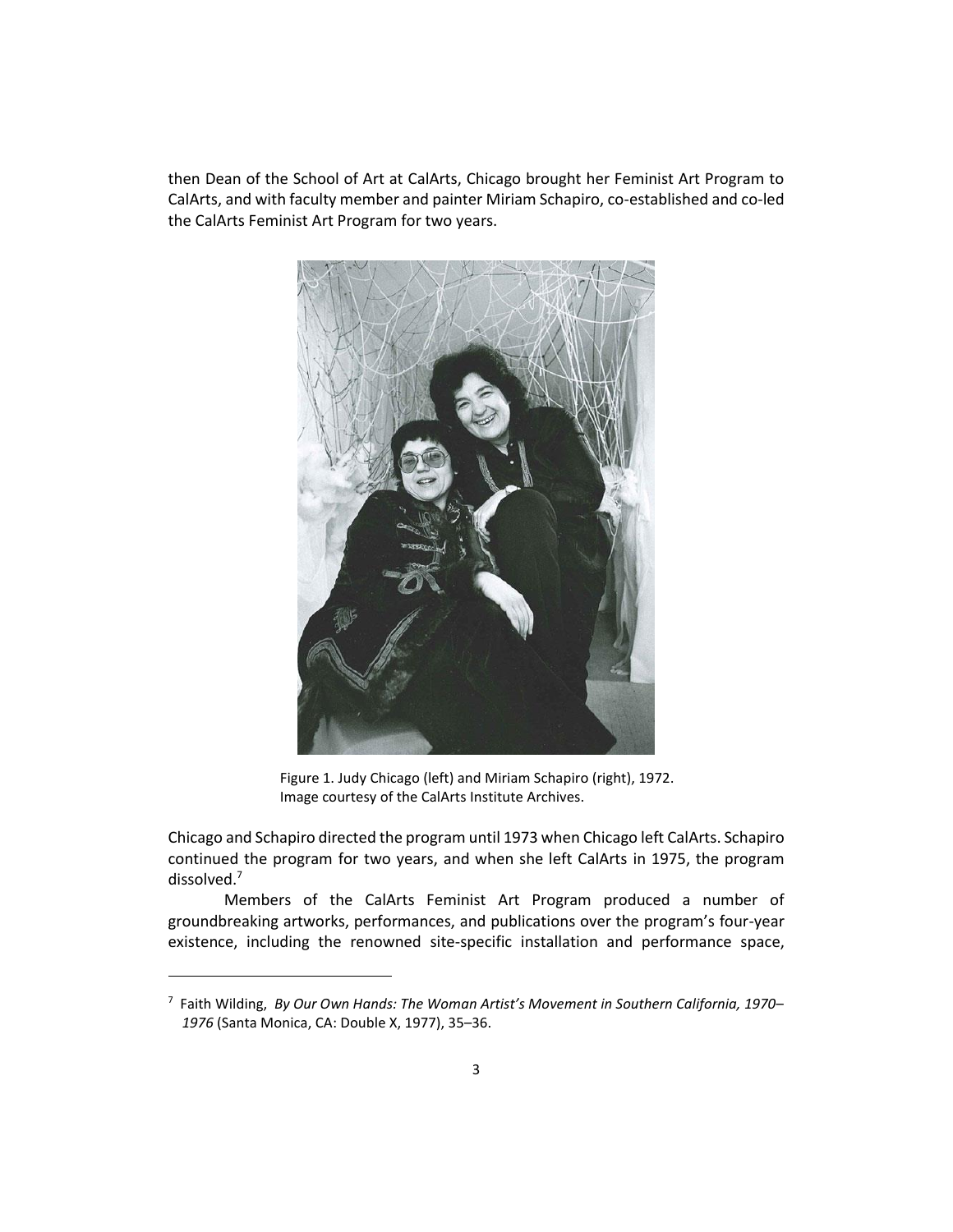*Womanhouse* (January 30–February 28, 1972). *Womanhouse* took place in an abandoned and derelict privately owned seventeen-room Los Angeles mansion that Feminist Art Program students renovated and reconceived as a feminist art project reflecting women's feelings, dreams, anxieties, and conceptual ideas about the home, in the physical context of a real house.<sup>8</sup> Described as "part happening, part environmental art, and part California funk"<sup>9</sup> in its exhibition style, *Womanhouse* featured installations and performances by the students<sup>10</sup> as well as by Chicago, Schapiro, and three Los Angeles artists—Sherry Brody, Carol Edison Mitchell, and Wanda Westcoast—who were invited to participate.<sup>11</sup> Besides the 10,000 people that attended the installations and performances*, Womanhouse* received coverage on local and national television networks including PBS and was featured in *Encyclopedia Britannica* as well as *Time, Life*, and *New Woman* magazines.<sup>12</sup> A second notable Feminist Art Program production is *Anonymous Was A Woman,* a 137 page exhibition catalog for the 1974 CalArts Women's Art Festival. The catalog contains two parts. The first, entitled "The Festival," comprises black and white photographs and artwork images. The second, "A Collection of Letters to Young Women Artists," is a set of seventy-one letters of personal experience and advice solicited by Feminist Art Program students from distinguished women artists, writers, dancers, filmmakers, and designers. 13

<sup>8</sup> Nancy Youdelman and Karen LeCocq, "Reflections on the First Feminist Art Program," in *Entering the Picture: Judy Chicago, The Fresno Feminist Art Program, and the Collective Visions of Women Artists*, ed. Jill Fields, (New York, NY: Routledge, 2012), 74.

<sup>9</sup> Paula Harper, "The First Feminist Art Program: A View from the 1980s," *Signs* 10, no. 4 (Summer 1985): 772.

<sup>&</sup>lt;sup>10</sup> The student artists included: Beth Bachenheimer, Susan Frazier, Camille Grey, Vicki Hodgetts, Kathy Huberland, Judy Huddleston, Janice Johnson, Karen LeCoq, Janice Lester, Paula Longendyke, Ann Mills, Robin Mitchell, Sandy Orgel, Christine Rush, Marsha Salisbury, Robbin Schiff, Mira Schor, Robin Weltsch, Faith Wilding, Shawnee Wollenman, and Nancy Youdelman. Feminist Art Materials Collection, 1971–2003, CalArts-003. California Institute of the Arts Institute Archives.

<sup>&</sup>lt;sup>11</sup> Hannah Hamblin, "Los Angeles, 1972/Glasgow 1990: A Report on Castlemilk Womanhouse," in *Feminism and Art History Now: Radical Critiques of Theory and Practice*, ed. Victoria Horne and Lara Perry, (London and New York: I.B. Tauris, 2017), 167; Judy Chicago and Miriam Schapiro, "Womanhouse," Exhibition Catalog (Valencia, CA: California Institute for the Arts, 1972).

 $12$  Feminist Art Materials Collection, 1971–2003, CalArts-003. California Institute of the Arts Institute Archives.

<sup>13</sup> See *Anonymous Was A Woman: A Documentation of the Women's Art Festival – A Collection of Letters to Young Women* Artists, ed. Miriam Schapiro (Valencia, CA: Feminist Art Program, California Institute for the Arts, 1974). Other Feminist Art Program projects include *Ablutions* (1972), a pioneering performance about rape and violence against women by Judy Chicago, Suzanne Lacy, Sandra Orgel, and Aviva Rahmani, and the publication, *Art: A Woman's Sensibility* (1975). For more on these and other Feminist Art Program works, see: Josephine Withers, "Feminist Performance Art: Performing, Discovering, Transforming Ourselves," in *The*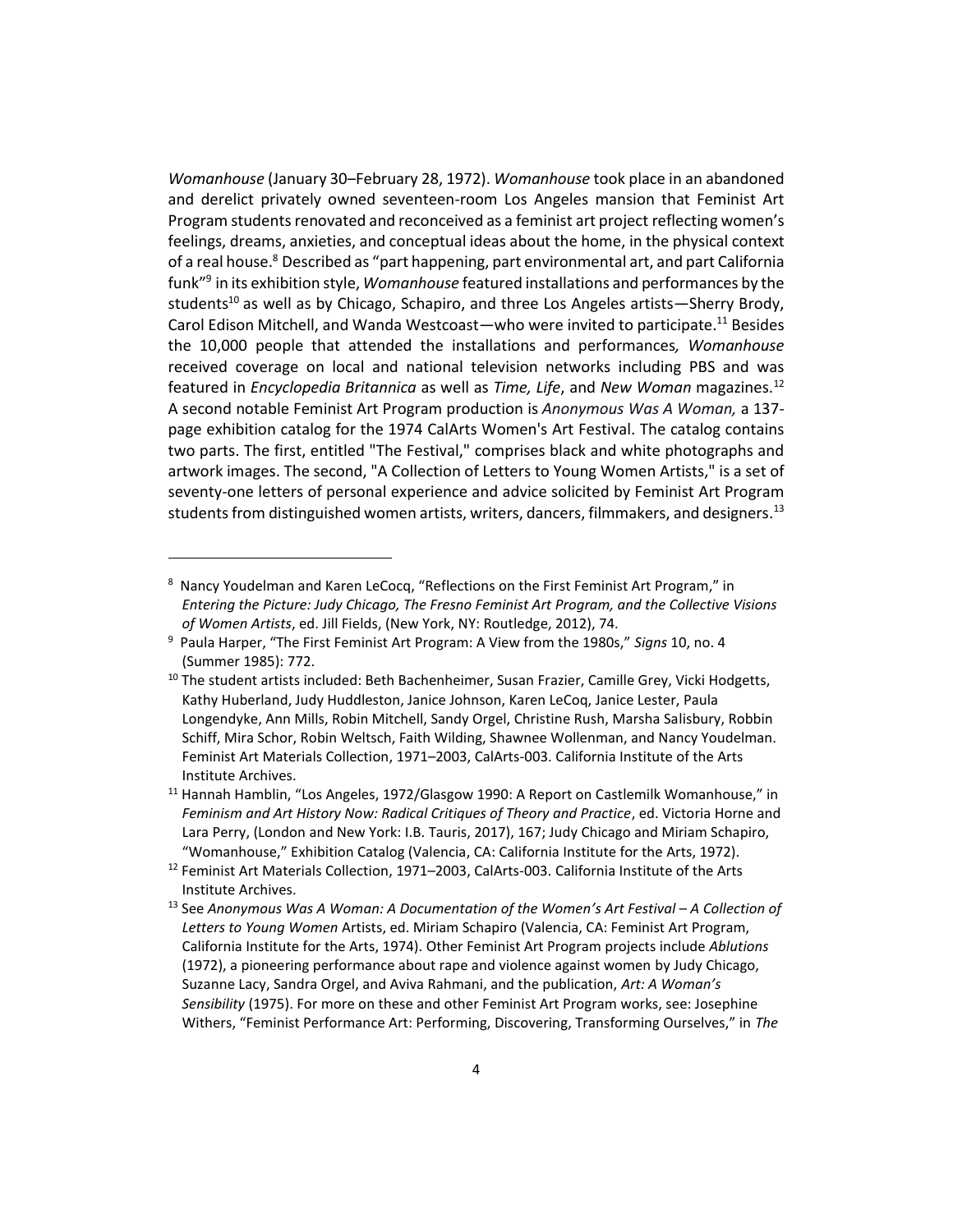Alongside concurrent feminist art-making and women artists' fight against discrimination in the art world (including protesting about their lack of representation in museum and gallery spaces<sup>14</sup>), the Fresno and CalArts Feminist Art Programs instigated what would become a national Feminist Art movement. Intertwined with the greater women's movement (also known today as "second-wave" feminism), <sup>15</sup> the 1970s Feminist Art movement, which has been called the only "genuine mass art movement" in the United States in the 20<sup>th</sup>-century,<sup>16</sup> heralded a substantial change in the history of Western art: it was the first time that women's personal experiences, particular events, and narratives drawn from daily life became the subject of art. The content-driven, socially conscious, and politically charged aesthetics of 1970s feminist art blurred the boundaries between high art and craft and incorporated complex forms of art practice such as site-specific work, durational performance, and installation. It also deconstructed traditional representations of women and reclaimed the female image, insisted on the significance of content, embraced art-making as a collaborative practice rather than the product of a sole male "genius," and engendered a plethora of women's art groups, exhibitions, newsletters, cooperative galleries, publications, and institutions geared towards sustaining and furthering women's art practice and production.<sup>17</sup> Or as art critic

*Power of Feminist Art: The American Movement of the 1970s, History and Impact*, ed. Norma Broude and Mary D. Garrard, (New York, NY: Harry N. Abrams Inc., 1994), 158–173; Norma Broude and Mary D. Garrard, "Introduction: Feminism and Art in the Twentieth Century," in *The Power of Feminist Art: The American Movement of the 1970s, History and Impact*, ed. Norma Broude and Mary D. Garrard, (New York, NY: Harry N. Abrams Inc., 1994), 17.

<sup>&</sup>lt;sup>14</sup> In 1970, for example, Lucy Lippard, Faith Ringgold, and other New York-based women artists and artists' groups staged a protest against the small number of women exhibitors in the Whitney Museum's Sculpture Annual Exhibition. Laura Cottingham, *Seeing through the Seventies: Essays on Feminism and Art* (Amsterdam: G+B Arts International, 2000), 102; Grace Glueck, "Women Artists Demonstrate at Whitney," *New York Times*, December 12, 1970, 19.

<sup>&</sup>lt;sup>15</sup> In short, the so-called "first-wave" of feminism (late  $19<sup>th</sup>$  and early 20<sup>th</sup> centuries) focused on suffrage and property rights and the "second-wave" of feminism (1960s–1980s) focused on reproductive rights and the family, sexuality, economic and legal equality, the workplace, and homophobia and racism both within and outside of the movement. For a brief overview of some of the intersections and overlaps between the Feminist Art movement and the broader women's movement during both the first- and second-waves of feminism, see Jill Fields, "Introduction," in *Entering the Picture: Judy Chicago, The Fresno Feminist Art Program, and the Collective Visions of Women Artists*, ed. Jill Fields (New York, NY: Routledge, 2012), 6–11.

<sup>16</sup> Cottingham, *Seeing through the Seventies,* 99.

<sup>17</sup> Examples of some of the feminist journals include *Womanart, Feminist Art Journal,* and *Heresies.* Galleries included SoHo 20 and A.I.R. (Artists in Residence Gallery) in New York City and Womanspace in Los Angeles, among others. See: Judith K. Brodsky, "Exhibitions, Galleries, and Alternative Spaces," in *The Power of Feminist Art: The Movement of the 1970s, History and Impact*, ed. Norma Broude and Mary D. Garrard, (New York, NY: Harry N. Abrams Inc., 1994),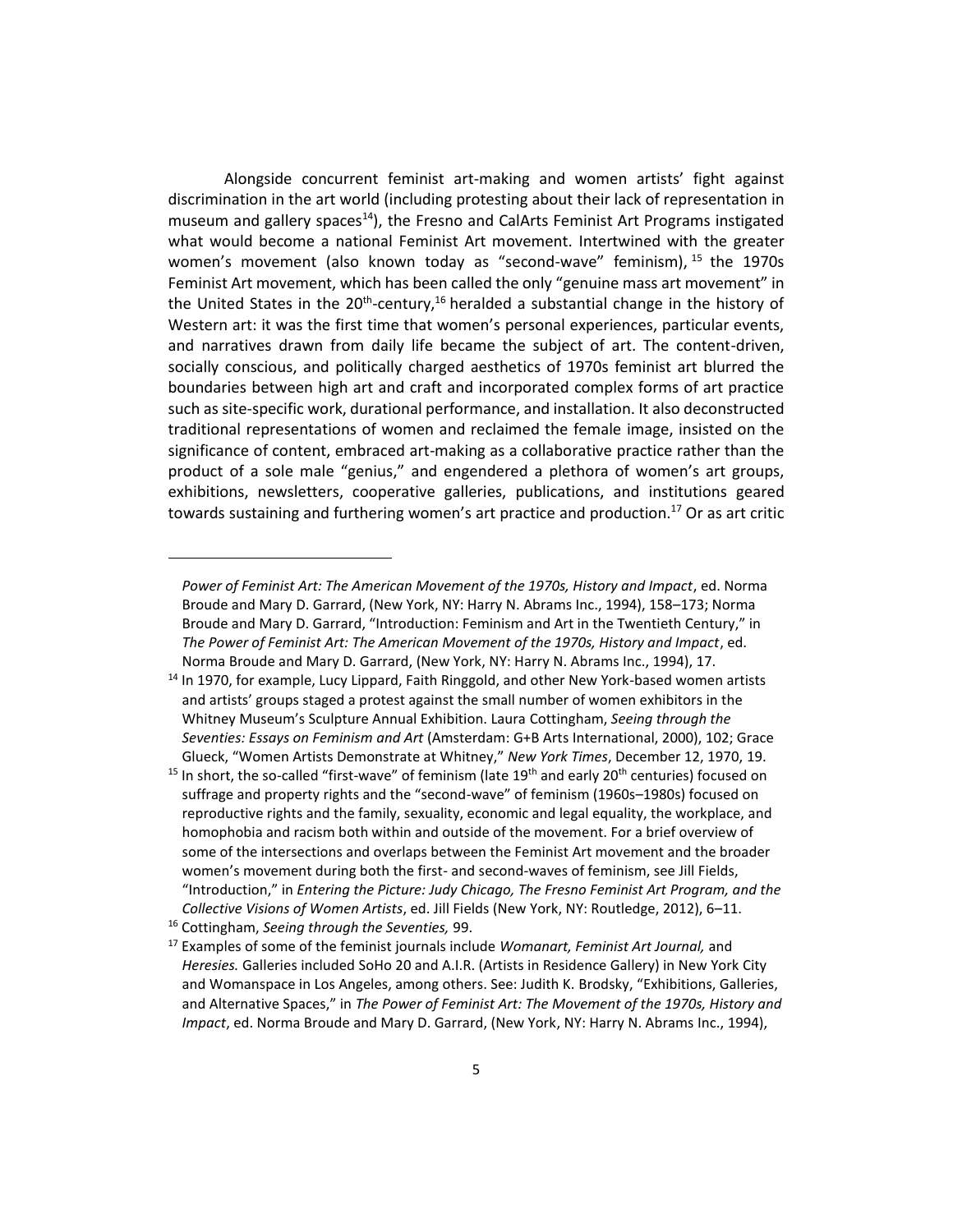Lucy Lippard poignantly put it: "feminism questions all the percepts of art as we know it."<sup>18</sup>

As introduced, traces of the 1970s Feminist Art movement and the CalArts Feminist Art Program reside in the CalArts Institute Archives' *Collection.* While in my role as CalArts' archivist from 2009 to 2018, I was in continual interaction with the *Collection* as well as with the scholars, artists, curators, archivists, students, and writers who regularly sought out and used its materials for online and print publications, class lectures and projects, feminist workshops, and exhibitions around the world. The *Collection* has remained the most heavily researched, reproduced, and loaned collection in the Institute Archives over the past ten years, with its materials featured in a substantial number of monographs, journal articles, and websites as well as in exhibitions at the Brooklyn Museum, the Institute of Contemporary Art (Boston), the MAK Center (Los Angeles), and the Graham Foundation for Advanced Studies in the Fine Arts (Chicago), to name just a few. Given the high visibility of numerous materials from the *Collection,* it has become well-known both within and beyond feminist and art circles and discourses.

What follows is a series of short interrelated archives stories. The stories explore some of the ways in which women responded to and engaged the *Collection—*especially a series of letters—for feminist projects at CalArts and the Women's Art Library at Goldsmiths, University of London, where I was invited to lecture and participate in a feminist art workshop. I constructed these stories over the period of one year (2017– 2018) using data collected through: 1) participation observation sessions while I simultaneously assisted researchers and curators in the Institute Archives and participated in the above mentioned feminist art workshop, 2) conducting in-depth interviews with two users of the *Collection,* and 3) engaging in my own research with the *Collection.* Through these stories, I seek to surface the particular feminist histories, relationships, subjectivities, and concerns invoked through uses of the *Collection* to contemplate the archive as a conduit and locus for current day feminist identifications and meaning-making, exchange, and resistance.

## CONTEXTS AND CONTENTS OF THE *COLLECTION*

The *Collection* comprises five archival boxes (approximately 4.5 linear feet) of brochures, correspondence, exhibition catalogs, invoices, newsletters, black-and-white photographs, magazines, posters, and ephemera that document the influence of

<sup>104</sup>–119; Carrie Rickey, "Writing (And Righting) Wrongs: Feminist Art Publications," in *The Power of Feminist Art: The Movement of the 1970s, History and Impact*, ed. Norma Broude and Mary D. Garrard, (New York, NY: Harry N. Abrams Inc., 1994), 120–129.

<sup>18</sup> Lucy Lippard, *The Pink Glass Swan: Selected Essays on Feminist Art* (New York, NY: The New York Press, 1995), 172.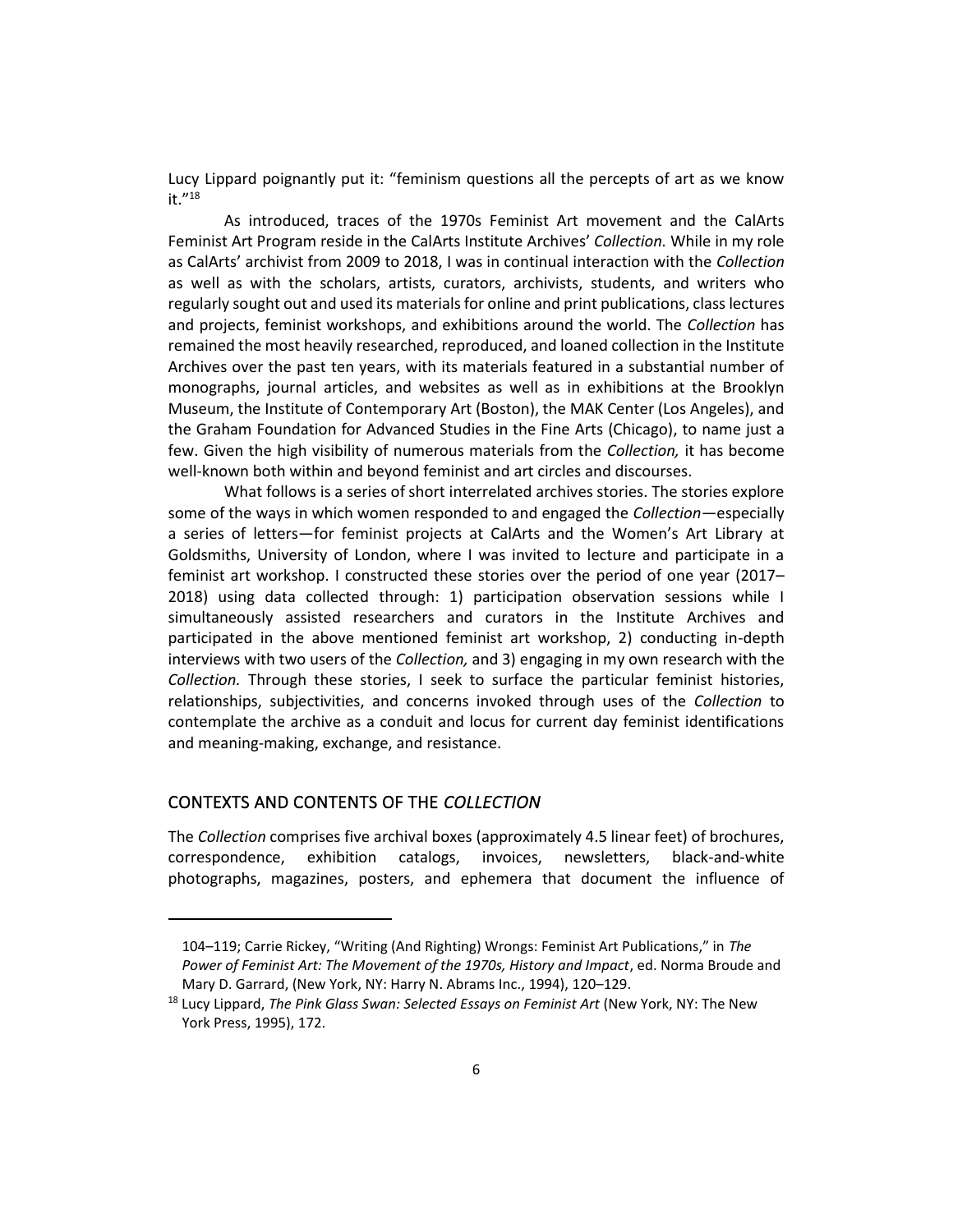feminism on arts training and art-making within and beyond CalArts from 1971 through 2007. Although a majority of the collection's materials document phenomena related to CalArts' Feminist Art Program, there is also a substantial amount of materials about other local and national feminist art events, practices, and perspectives. As with every archival collection, however, the *Collection* has its limitations. It lacks documentation of every CalArts related feminist event and is short of photographs or other materials depicting the daily aspects of the Feminist Art Program, such as faculty and students in class or working in their studios. As well, there are very few administrative records related to the Feminist Art Program; what is there focuses mainly on the sale of Feminist Art Program publications. The *Collection* also lacks syllabi, class plans, personal papers, and artworks created by women in the program, an unfortunate lacuna that could provide insight on how Feminist Art Program members pedagogically and artistically challenged structural and hierarchical inequities in art practice and education. Nonetheless, the *Collection* contains a significant number of items important to feminist/art history, such as the exhibition announcement for, photographs from, and newspaper and magazine clippings about *Womanhouse*, the feminist newspaper, *Everywoman* (1971–1972), and the publication mentioned above, *Anonymous Was A Woman.*



Figure 2. Invitation to *Womanhouse*, 1972. Image courtesy of the CalArts Institute Archives.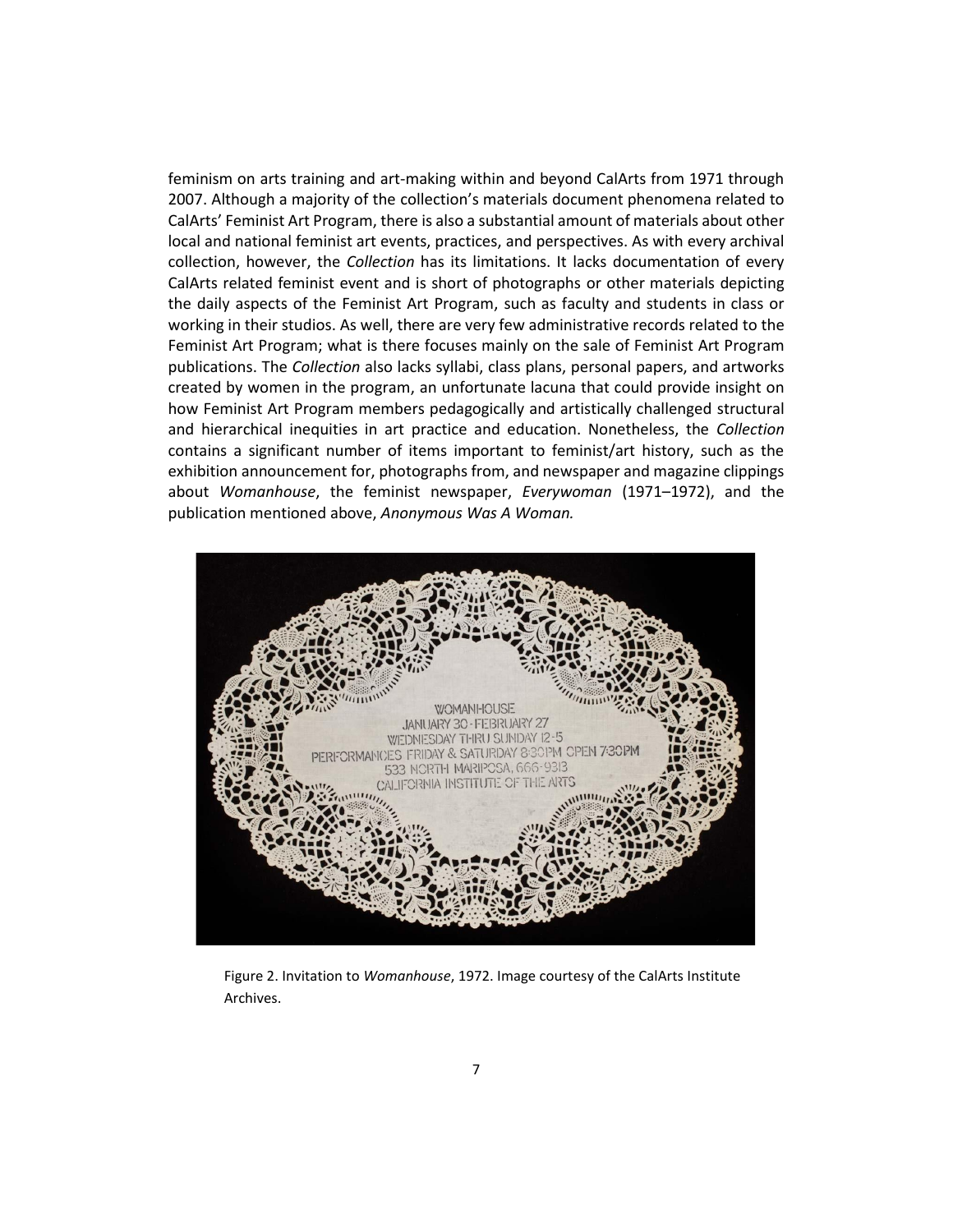

Figure 3. *Kitchen* by Robin Weltsch and *Eggs to Breasts* by Vicki Hodgetts. *Womanhouse*, 1972. Image courtesy of the CalArts Institute Archives.

The *Collection* offers evidence of the creation and implementation of feminist art pedagogy, the managing and outcomes of an arts program, and provides perspectives on feminism and feminist art practices from a diversity of viewpoints spanning four decades. It also demonstrates the Feminist Art Program's connection to the 1970s Feminist Art movement and broader women's movement and how women actively forged those movements.

Much about the provenance and custodial history of the *Collection* remains a mystery. It is unknown as to how, when, and from whom the Institute Archives acquired any of the *Collection's* materials. What is known is that it was not until 1997—over twenty years after the closing of the Feminist Art Program—that CalArts became aware it had materials from the Feminist Art Program, when graduate student Karina Combs found documents in the Institute Archives. <sup>19</sup> Despite this discovery, the *Collection* did not come

 $19$  In 1997 the Institute Archives was a much different place than it is today. It was situated in a small room in the library, was unfamiliar to most on campus, and all of its materials were unprocessed and lacked finding aids save for rudimentary content labels taped to some of the boxes and cabinet drawers. In addition, the archive was managed by a librarian who solely provided reference service and did not process materials. Combs' discovery, however, prompted the 1998 CalArts event, the *F-Word: Contemporary Feminisms and the Legacy of the*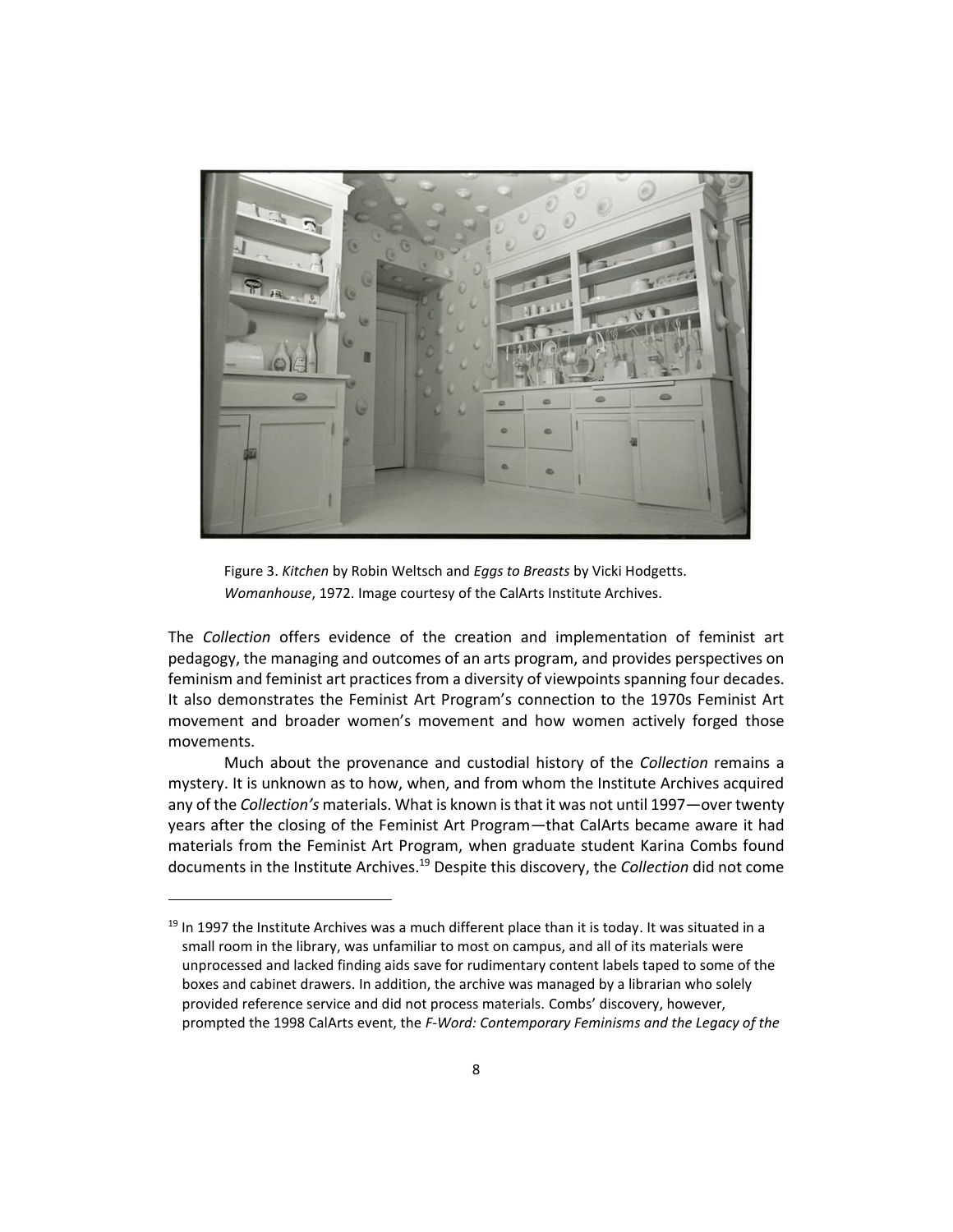into existence until eleven years later, in 2008, when the CalArts Library hired contract archivists to process some of the contents of the archives. Unfortunately, the archivists did not leave behind any information about the provenance of the materials and little about the processing of the *Collection* except for a note in the finding aid stating that library staff (and it is unknown as to whom) preliminarily arranged the collection.

#### STORY NO. 1: PRESENT ABSENCE/ABSENT PRESENCE

I stumbled upon her by accident, years ago, in the archive. I stumbled upon her by way of a dedication to her in *Anonymous was a Woman,* written by her classmates in the Feminist Art Program:

> no cause to hope no cause to despair frustration, the only legitimate total the horror of an endless loose end

> > it's hard to feel you lost and I can smile, that you, laughing shy moth suddenly bold, would bolt, straight to the light

(Ms. Nova, send us a card)

A member of our program, Connie Marsh, mysteriously disappeared last March while out painting near CalArts. It is with great sadness that we dedicate this book to her.

*Los Angeles Feminist Movement*, which was a week of film and video screenings, music performances, exhibitions, and a symposium organized by CalArts students, alumni, faculty, and participants from other Southern California art institutions, with the aim of reflecting upon the 1970s Feminist Art Program and creating dialogue between different generations of feminist artists. See: Mira Schor, *A Decade of Negative Thinking: Essays on Art, Politics, and Daily Life* (Durham, NC and London: Duke University Press, 2009), 25; Kaucyila Brooke, "She Does Not See What She Does Not Know," *X-TRA* 6, no. 3 (Spring 2004): 24.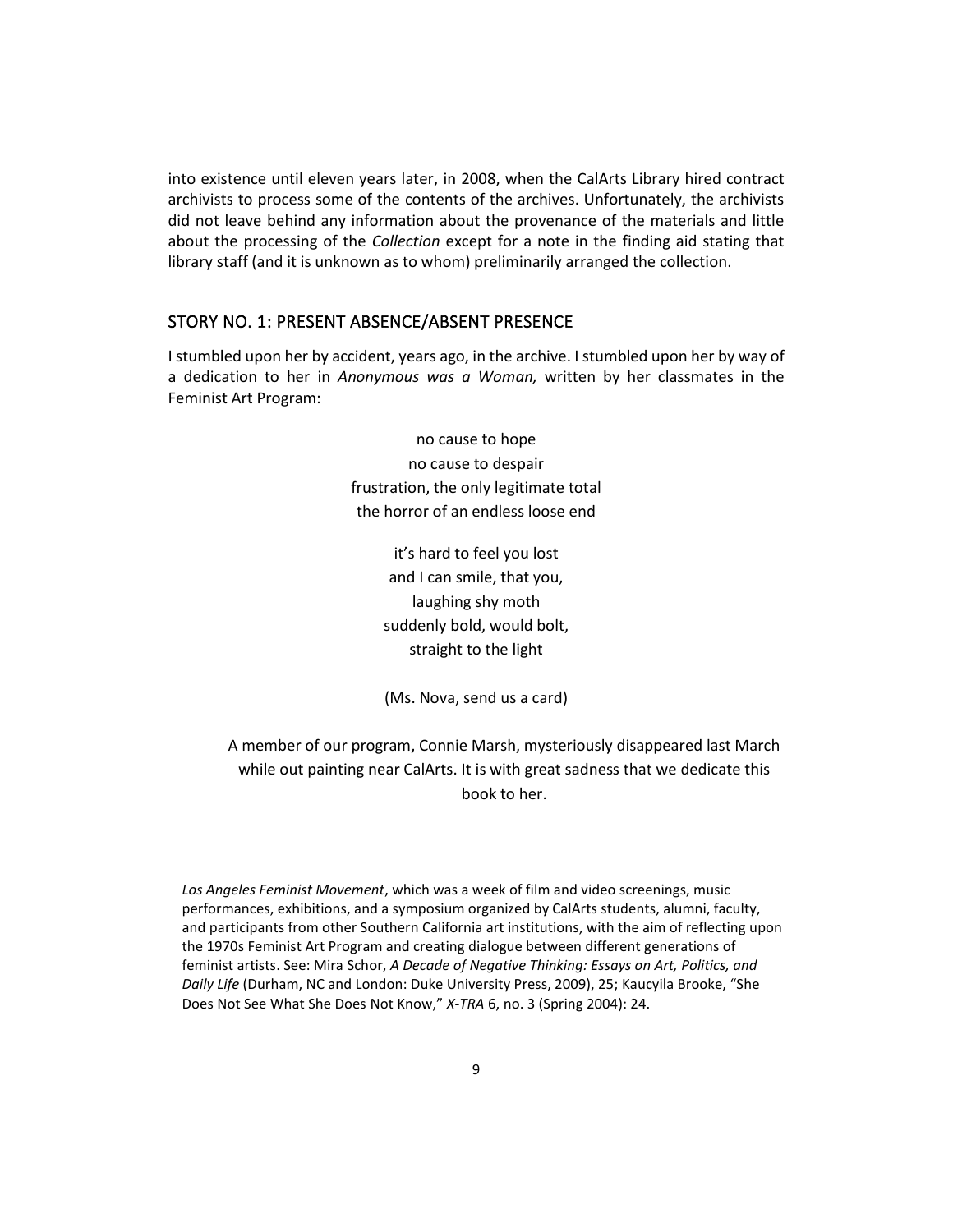I forgot about Connie for several years. However, what had been in my blind spot came into view, a "haunting" to borrow sociologist Avery Gordon's term, which among other experiential modalities, is an "animated state in which a repressed or unresolved social violence is making itself known, sometimes very directly, sometimes more obliquely."<sup>20</sup> Haunting raises ghosts, cutting across and altering our sense of "linear time…the way we normally separate and sequence the past, the present and the future,"<sup>21</sup> writes Gordon. She goes on to explain that the appearance of ghosts informs us that what's been "suppressed or concealed is very much alive and present, messing or interfering precisely with those always incomplete forms of containment and repression ceaselessly directed toward us."<sup>22</sup> The experience of haunting, then, produces several ruptures: it not only changes and heightens our social awareness and psychological state, but transforms our usual perception of time and complexifies the order of things—a feeling of being 'out of joint' as it were—a feeling of a present past that draws us affectively toward "something else, something different from before" that generates a "something-to-be-done."<sup>23</sup>

Archival scholar Verne Harris also thinks about haunting and ghosts—in the archive. Building upon Jacques Derrida's notion of "hauntology" (an ethical call to action towards justice, democracy, hospitality, and forgiveness), Harris imagines the archive as having four different types of hauntings, which he terms, "primary spectral movements." The first spectral movement comprises the absent creators—the ghosts—of an archive who nonetheless speak through their traces left behind and as well through the interpreters of these traces. The second spectral movement concerns an archive's exclusionary and fragmentary nature and the "ghostly voices" of what has been excluded or lost that "whisper around the fragments."<sup>24</sup> The third movement entails the ghostly voices of the archive's unknown or undocumented contexts or contextualizations yet to come. The last movement, the "ghostly voices of other places, of lineages, of origins," $^{25}$ gestures toward the archive's deep connection to its originary locations. Harris stresses that attending to the ghostly aspects of the archive out of hospitality is a responsibility and ethical imperative in archival practice, $26$  or returning to Gordon, a "something-to-bedone."<sup>27</sup>

<sup>20</sup> Avery F. Gordon, "Some Thoughts on Haunting and Futurity," *Borderlands* 10, no. 2 (2011): 2.

<sup>&</sup>lt;sup>21</sup> Gordon, "Some Thoughts on Haunting and Futurity," 2.

 $22$  Gordon, 2.

<sup>23</sup> Avery F. Gordon, *Ghostly Matters: Haunting and the Sociological Imagination* (Minneapolis, MN: University of Minnesota Press, 2008), xvi.

 $24$  Verne Harris, "Hauntology, Archivy and Banditry: An Engagement with Derrida and Zapiro," *Critical Arts* 29, no. 1 (2015): 20.

<sup>&</sup>lt;sup>25</sup> Harris, "Hauntology, Archivy and Banditry," 20.

<sup>&</sup>lt;sup>26</sup> Harris, "Hauntology, Archvy and Banditry," 21.

<sup>27</sup> Avery F. Gordon, *Ghostly Matters*, xvi.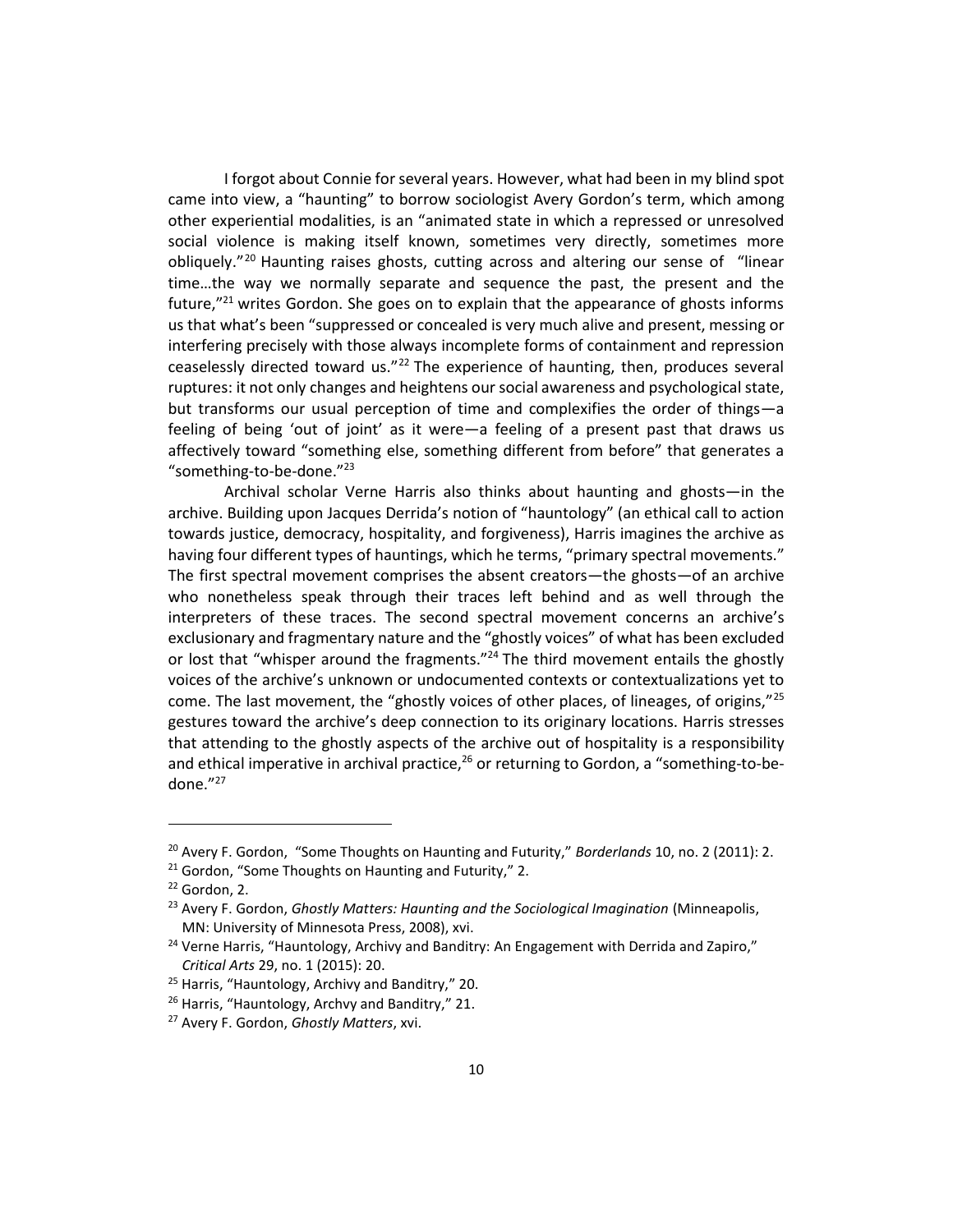## STORY NO. 2: CURATING THE *COLLECTION*

In 2017, I initiated the CalArts Library's *Curating the Institute Archives Project.*  This student-led project entailed students choosing and curating materials from the Institute Archives for two permanent exhibitions in the library, one in the Special Collections and Institute Archives Reading Room and the other in the Library Quiet Study Room. CalArts graduate visual arts student (now alumnus) Ekta Aggarwal curated the exhibition, *Feminist Conversations: Reaching Back, Looking Forward* with items from the *Collection* for the Special Collections and Institute Archives Reading Room. Describing her curatorial vision and choices she stated:

I created this exhibition because I am interested in feminism. I think everything I do, even if I don't know it, comes from my personal experience of being a woman, and when I became interested in the *Curating Project*, I thought that I wanted to communicate something about the experience of being a woman. So, I decided to go through the *Feminist Art Materials Collection*. When I found the publication, *Anonymous Was A Woman*…this title really spoke to me because in my country [India] women's labor does go unnoticed, both inside and outside of the home. This title is so true; women are anonymous.

While interacting with *Anonymous Was A Woman,* Aggarwal came across Connie's dedication and asked if I knew anything more about and what happened to Connie. I had no answers, save for the dedication in *Anonymous was a Woman,* which also contains a black-and-white image of Connie sitting on a horse and a description and image of Connie's artwork for the Women's Art Festival.

As Aggarwal stated above, the title of *Anonymous Was a Woman* spoke to her, but that was not all; she also found the content of "A Collection of Letters to Young Women Artists" in *Anonymous Was a Woman* resonating with her experiences as a woman. "A Collection of Letters to Young Women Artists" are 'open letters'—a genre of letter writing that straddles the space between being public writings and private letters. Often published in books, newspapers, or magazines, open letters have a multidirectional communicative function: they are pronouncements to be read but not answered by writing back. They are also generally instructive and written by someone in a preeminent position to a specific community, collectively addressing the community.

Trading "on values and meanings shared in common,"<sup>28</sup> open letters have often been used in feminist communities.<sup>29</sup> Given their public nature, feminist open letters not

<sup>28</sup> Liz Stanley, "The Epistolarium: On Theorizing Letters and Correspondences," *Auto/Biography* 12, no. 3 (2004): 207.

<sup>29</sup> One such example is Phyllis Chesler's book, *Letters to a Young Feminist* (Boston, MA: Da Capo Press, 1997).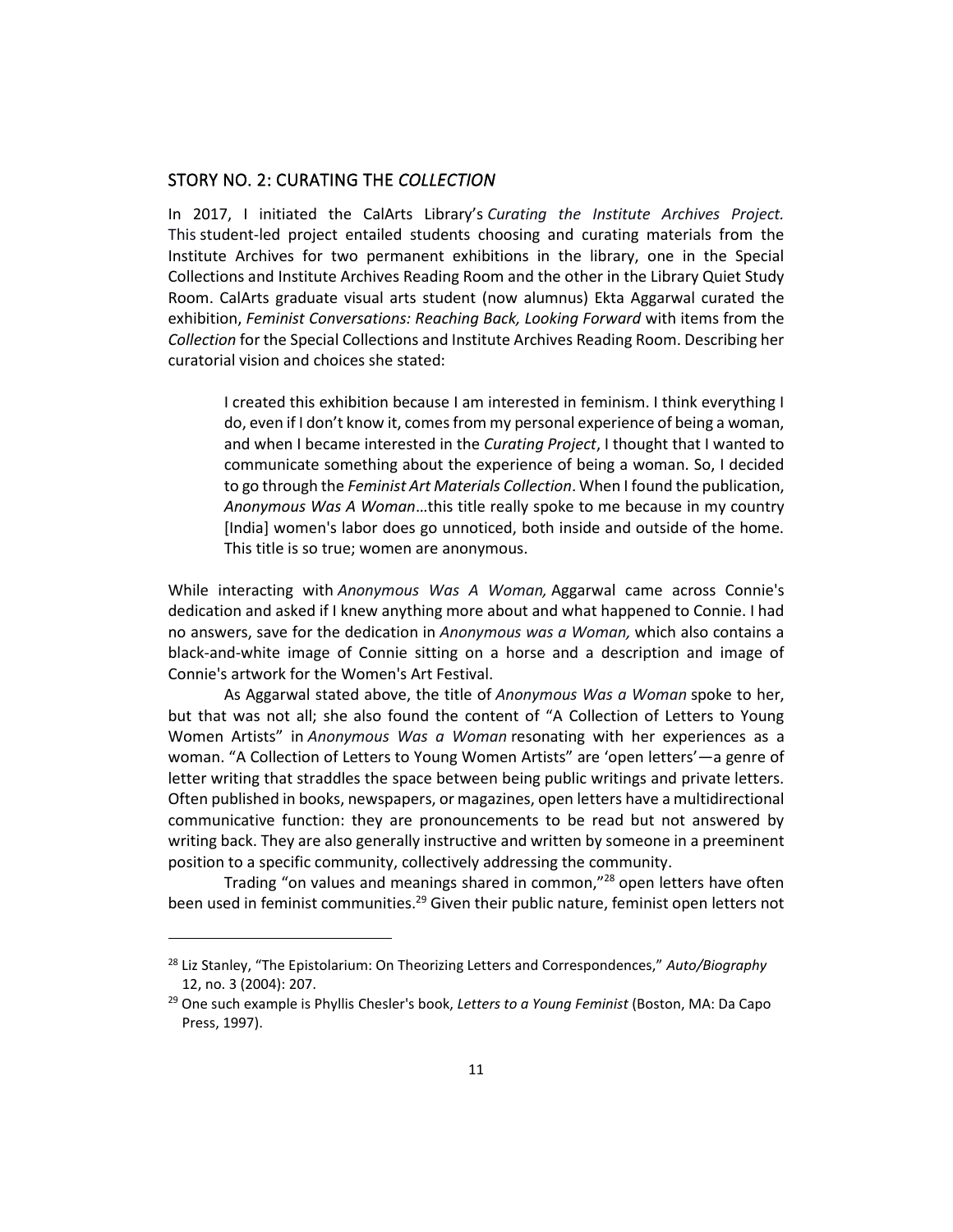only highlight a particular feminist system of care for and among women but also emphasize women's desire to communicate their beliefs and build community and solidarity across distances and temporalities.

Letters comprise a significant literature of the second-wave women's movement. <sup>30</sup> Cultural studies scholar Margaretta Jolly notes that in the 1970s in particular, feminist activists, writers, and academics "explicitly began to connect the form of the letter with evolving ideas about women's writing, women's way of doing politics, and women's way of relating."  $31$  Jolly further calls out a particular 1970s feminist epistolary<sup>32</sup> culture, a social practice of feminist letter writing that helped foster (and today reveals) second-wave feminist relationships, movement-building, and networking as well as women's desire and demand for care. She states (italics in original):

The *form* of these letters, their *symbolic function* and *reception*, as much as their content, is crucial to their meaning. These written relationships express an emerging network and in turn play a part in constructing a gender-class consciousness. But they are also texts that negotiate less obvious identifications and desires, needs, and demands. In this, they tell us about unconscious aspects of group making and group excluding. Feminist letters make not just a virtual but an imagined community in that sense. They act as unconscious expressions of women's *expectation* of care, or even demand for it, rather than an ethics of care as response to another's need.<sup>33</sup>

Indeed*, Anonymous was a Woman's* open letters provide a window into some of the ways in which women artists in the 1970s were enacting feminism, relating to and caring for one another, and reflecting upon and enacting change in their social, personal, and artistic milieux. Wanting to recreate interest in these letters, Aggarwal incorporated four of them into her exhibition, such as this letter by writer Deena Metzger:

Sisters: We come together to open all the doors that have been traditionally locked against us: the door into ourselves, the door into our body, the door

<sup>30</sup> Margaretta Jolly, *In Love and Struggle: Letters in Contemporary Feminism* (New York, NY: Columbia University Press, 2008), 2-3.

<sup>31</sup> Jolly, *In Love and Struggle*, 9.

<sup>32</sup> The term "epistolary" comes from the Greek word, "*epistolē,*" which means letter. Epistolary is associated with the writing of letters and phenomena related to, contained in, or conducted by letters. For more on epistolary and in particular feminist epistolary, see: Margaretta Jolly, "Confidantes, Co-Workers and Correspondents: Feminist Discourses of Letter-Writing from 1970 to the Present," *Journal of European Studies* 32, no. 125–126 (2002): 267–282; Jolly, *In Love and Struggle.*

<sup>33</sup> Jolly, *In Love and Struggle*, 13.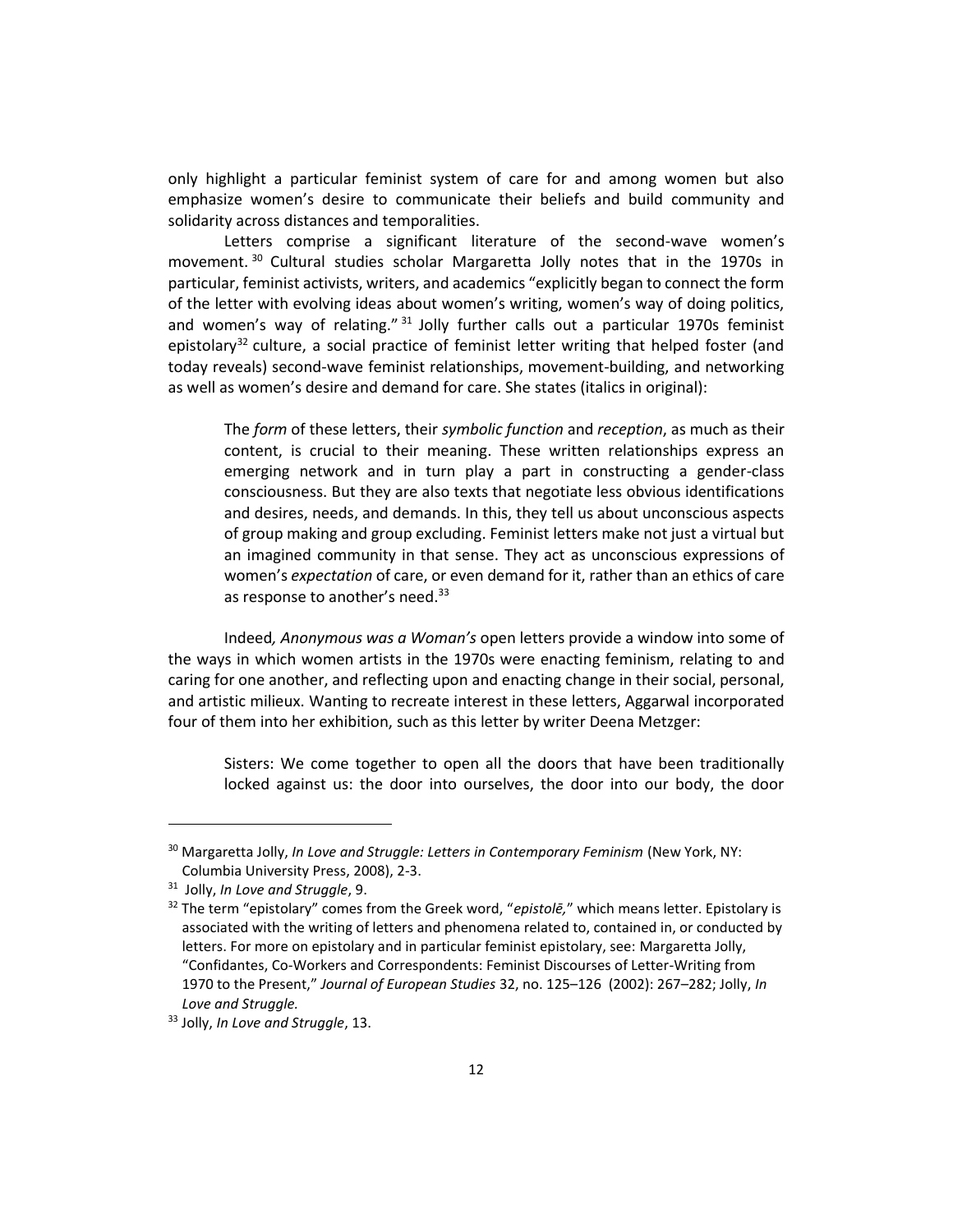between us, the door out into the world. Art is the key…Art is a way a woman extends herself into the world. The woman artist is centered in her body, in her womanness, in her woman strength, and she moves from that knowledge. She creates images, not for their sake alone, but as a bridge to others and between others. Woman's art is often open, because it desires a response—it is a conversation with the world.<sup>34</sup>

Aggarwal also wanted to reestablish interest in another CalArts feminist project through her exhibition, the 1998 week-long feminist art symposium and exhibition entitled, *The F-Word: Contemporary Feminisms and the Legacy of the Los Angeles Feminist Movement* (henceforth, "*The F-Word"). The F-Word* also generated open letters. Organizers of this event asked participants to send them the names of three texts (broadly conceived, any mode of cultural production) that strongly informed their relationship to feminism, including how they encountered the texts and what kind of impact the texts had on them. During *The F-Word,* the organizers displayed the letters in a "reading room" and then bound them into a publication. Aggarwal used several of these letters in her exhibition, including one by installation artist and curator Karen Atkinson:

Dear Feminist Committee,

I have had a very hard time picking three things that I have read that inform my feminism. Life experience weighs further. 1. Being old enough to have been denied a job solely on my gender. 2. Growing up immersed in a church background where I had a hard time reconciling the gender inequities of those teachings (and this was not a Catholic religion). 3. Not finding any women artists mentioned in my art history classes. So I guess that the 3 readings which most influenced my feminist perspective would be: The Bible, Janson's Art History, and the Newspaper.<sup>35</sup>

Inspired by and wanting to contribute to CalArts' feminist epistolary tradition and sharing of knowledge, Aggarwal and I decided to each write a letter about what motivates us as feminists/artists and included them in the exhibition. Finally, Aggarwal also incorporated three posters into her exhibition: one from the CalArts feminist symposium and exhibition, *Exquisite Acts & Everyday Rebellions* (2007), to which she wanted to draw attention; another from the *F-Word;* and the third from *A Festival of the Arts*/*Anonymous* 

<sup>34</sup> Deena Metzger, "Letters to a Young Woman Artist," in *Anonymous Was a Woman*, ed. Miriam Schapiro, (Valencia, CA: Feminist Art Program, California Institute of the Arts, 1974), 106-7.

<sup>&</sup>lt;sup>35</sup> Feminist Art Materials Collection, 1971-2007, CalArts-003. California Institute of the Arts Institute Archives.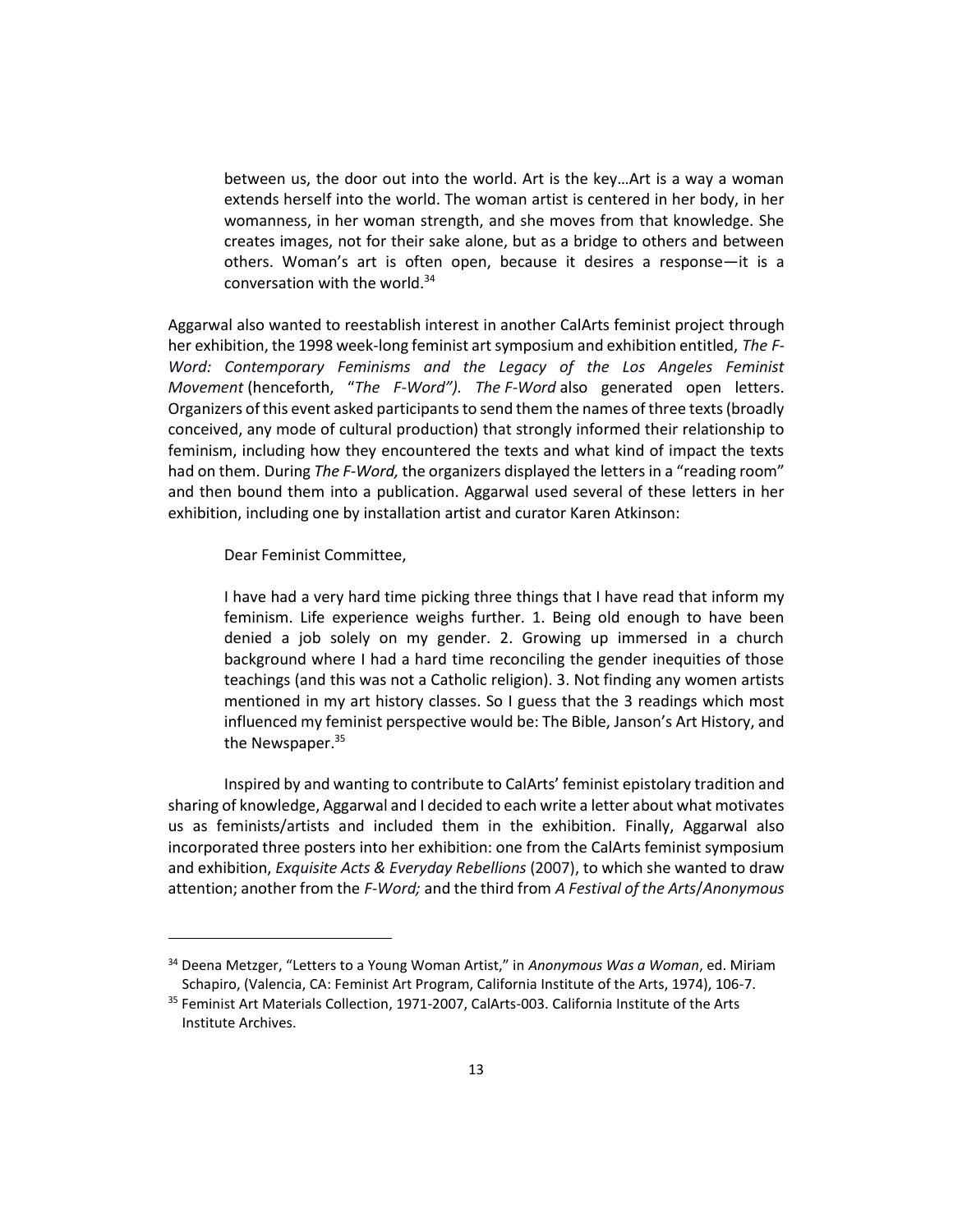*Was a Woman* (1974) that contains black-and-white pictures of the Feminist Art Program students who contributed to *Anonymous Was a Woman* interspersed with images of famous women artists.



Figure 4. Poster for the 1974 *A Festival of the Arts* and *Anonymous Was a Woman* as part of the *Feminist Conversations: Reaching Back, Looking Forward* exhibition, 2018. Photograph courtesy of the author.

Aggarwal's *Feminist Conversations: Reaching Back, Looking Forward* offers a diverse visual and textual compendium of feminist/art perspectives, activities, and lineages that implicitly and explicitly express a network of relationships between women and contemporary art practice and discourse across forty-six years. Recalling Harris, her exhibition offers hospitality to the *Collection's* spectral movements by making more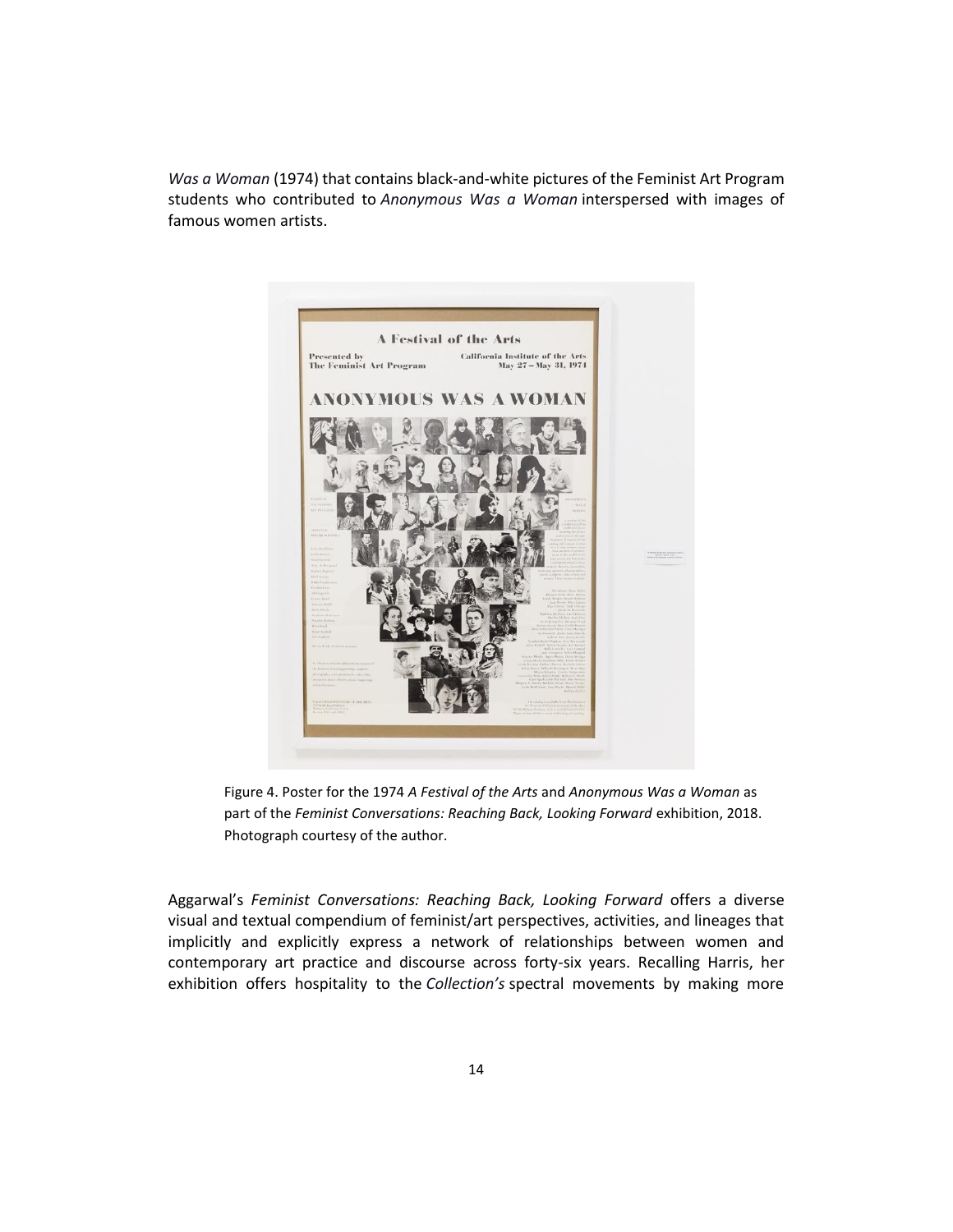visible the creators and subjects of the *Collection's* materials and establishing a place for feminist/art voices, encounters, and meaning-making.

## STORY NO. 3: HAUNTING AND LETTERS REDUX

In Fall 2017, artist, archivist, and community organizer Ego Ahaiwe-Sowinski came to the Institute Archives in search of evidence of Black women artists in the archives, and to document connections between women artists represented in the Institute Archives and the *Women of Colour Index Collection* which resides in the Women's Art Library<sup>36</sup> at Goldsmiths, University of London Library Special Collections. The *Women of Colour Index Collection* comprises press clippings, catalogs, notes, photographs, and slides by and about UK women of color artists who have often been neglected and omitted from the broader narrative of art history.

Many of the *Collection's* letters called out to Ahaiwe-Sowinski as they did to Aggarwal. In particular, an open letter written by Deena Metzger and published in the book, *Art: A Woman's Sensibility,* caught her eye, an excerpt of which states:

A woman's letter is musing, contemplative, exploratory. It laughs, breaks sentences, interrupts itself, thinks, analyzes, caresses, suggests, responds. It is a conversation. It is revealing. Intimate. A community of women artists writes a letter to another community of women artists who write letters back…[a] dialogue...[a] response. Exchange.<sup>37</sup>

While working with Ahaiwe-Sowinski in the reading room as she pored over the *Collection's* materials, Connie's absent presence came back into a view, cutting across and unsettling the rhythm of our shared archival labors. When Ahaiwe-Sowinski happened upon the dedication in *Anonymous Was a Woman* and was troubled by it, she asked what I knew about Connie and the circumstances surrounding her disappearance. Since my last encounter with Connie, I had searched the Institute Archives for more materials related to her and had asked several CalArts faculty and administrators if they knew anything about her disappearance, to no avail. I had also called the Los Angeles County Sheriff's Department in search of police records related to her case but was told that they did not

<sup>&</sup>lt;sup>36</sup> The Women's Art Library began as an artists' initiative that developed into an arts organization to provide a place for women artists to deposit unique documentation of their work and published catalogues, books, and a magazine from the early 1980s until 2002. Today, the Women's Art Library holds materials representing the work and lives of thousands of women artists from around the world.

<sup>37</sup> Deena Metzger, *Art: A Woman's Sensibility*, ed. Miriam Schapiro (Valencia, CA: Feminist Art Program, California Institute of the Arts, 1975), 1.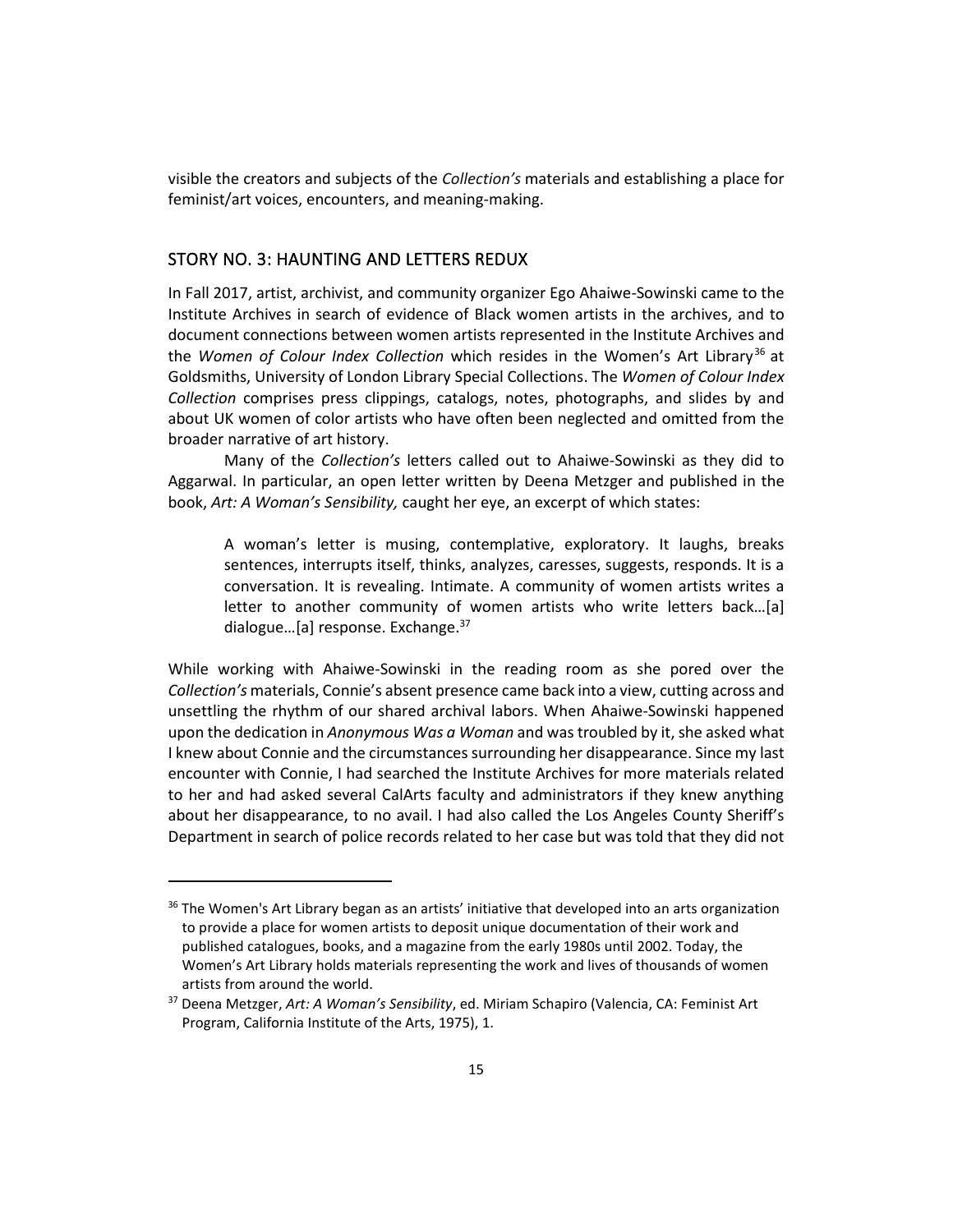have any files from the 1970s as anything from that long ago had been destroyed. However, the *Los Angeles Times* published three articles between April 9–25, 1974 that fill in some of the details. Early on a Wednesday morning, Connie told her roommate that she was going to Pico Canyon (near CalArts) to paint. The next day, deputies found her car in Pico Canyon, with her painting supplies and easel scattered outside her unlocked vehicle and her undisturbed purse and wallet on the front seat. There were at least three searches for Connie by her family and friends, the CalArts community, and the Los Angeles County Sheriff's Department. The Sheriff's Department search, which totaled more than 1,700 hours, comprised 130 members including search and rescue teams, foot patrols, mounted posse as well as bloodhounds and helicopters.<sup>38</sup> On December 17, 1974, the *Los Angeles Times* reported that two hikers found Connie's skull buried in a shallow grave about 10 miles from where she had disappeared.<sup>39</sup>

## STORY NO. 4: A TRANSATLANTIC FEMINIST ART EXCHANGE STUDY DAY

At the invitation of Ahaiwe-Sowinski, in February 2018 I brought copies of materials from the *Collection* to the Women's Art Library to participate in an event she developed and was leading entitled, "Decolonising Translation, Decolonising Feminist Art Archives: A Transatlantic Feminist Art Exchange Study Day." Fifteen women from diverse backgrounds and communities (arts, activist, academic) attended the event. We began the day by introducing ourselves to one another, which included sharing our thoughts and activities around feminism and archives. After this, Ahaiwe-Sowinski invited us to collectively explore the *Collection's* materials, feminist art materials from the Women's Art Library, and items from her own archives that she had placed on top of four tables in the room. She then asked each of us to choose one thing that spoke to us in some way and to write a short response to it to share with everyone. Several women responded to the *Womanhouse* exhibition catalog (see Figure 5, bottom left corner), with one participant writing:

I was struck by its overt domesticity and how the home can be re-imagined as a place of creativity, of strength and possibilities. An action which I interpret as a challenge to institutions of art which act as gate-keepers of culture.<sup>40</sup>

<sup>38</sup> *Los Angeles Times*, "Art Students Join Search for Coed," April 9, 1974; *Los Angeles Times*, "Search for Missing Coed Will Expand," April 13, 1974; Jeffrey Hansen, "CalArts Family Won't Give up Hope for Missing Coed: Missing Coed Still Sought," *Los Angeles Times*, April 25, 1974.

<sup>39</sup> Tom Paegel, "Skull Found, Identified as That of Missing Woman Art Student," *Los Angeles Times*, December 17, 1974.

<sup>40</sup> Study day participant, Women's Art Library, February 17, 2018.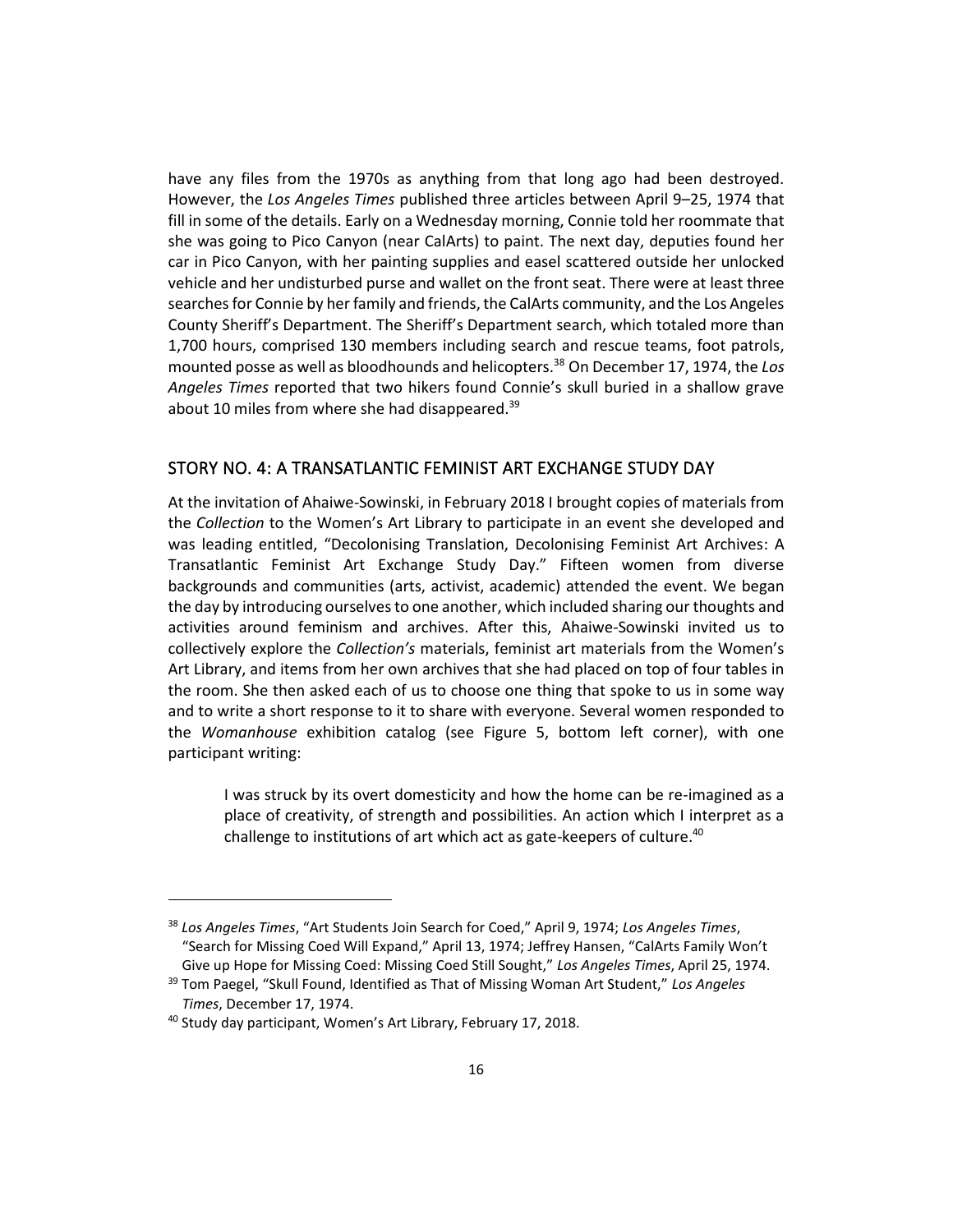After sharing our responses, Ahaiwe-Sowinski gathered our chosen items and with them curated a small exhibition for the Women's Art Library that brought into proximity and conversation past and present feminist art imaginaries and activities in Los Angeles and London.



Figure 5. Women's Art Library exhibit, London. Photograph courtesy of the author, February 2018.

The study day also included a poster-making workshop led by printmaker and artist Aida Wilde in which the physical, tangible, and affective dimensions of the feminist archival materials were central to the creation of a small number of evocative and politicallycharged posters, bringing to mind the work of the London-based *See Red Women's Workshop*, a feminist poster and printshop collective founded by a group of women in London in 1974.<sup>41</sup>

<sup>&</sup>lt;sup>41</sup> For more on See Red Women's Workshop, see Jess Baines, "Experiments in Democratic Participation: Feminist Printshop Collectives," *Cultural Policy, Criticism & Management Research*, no. 6 (2012): 29–51.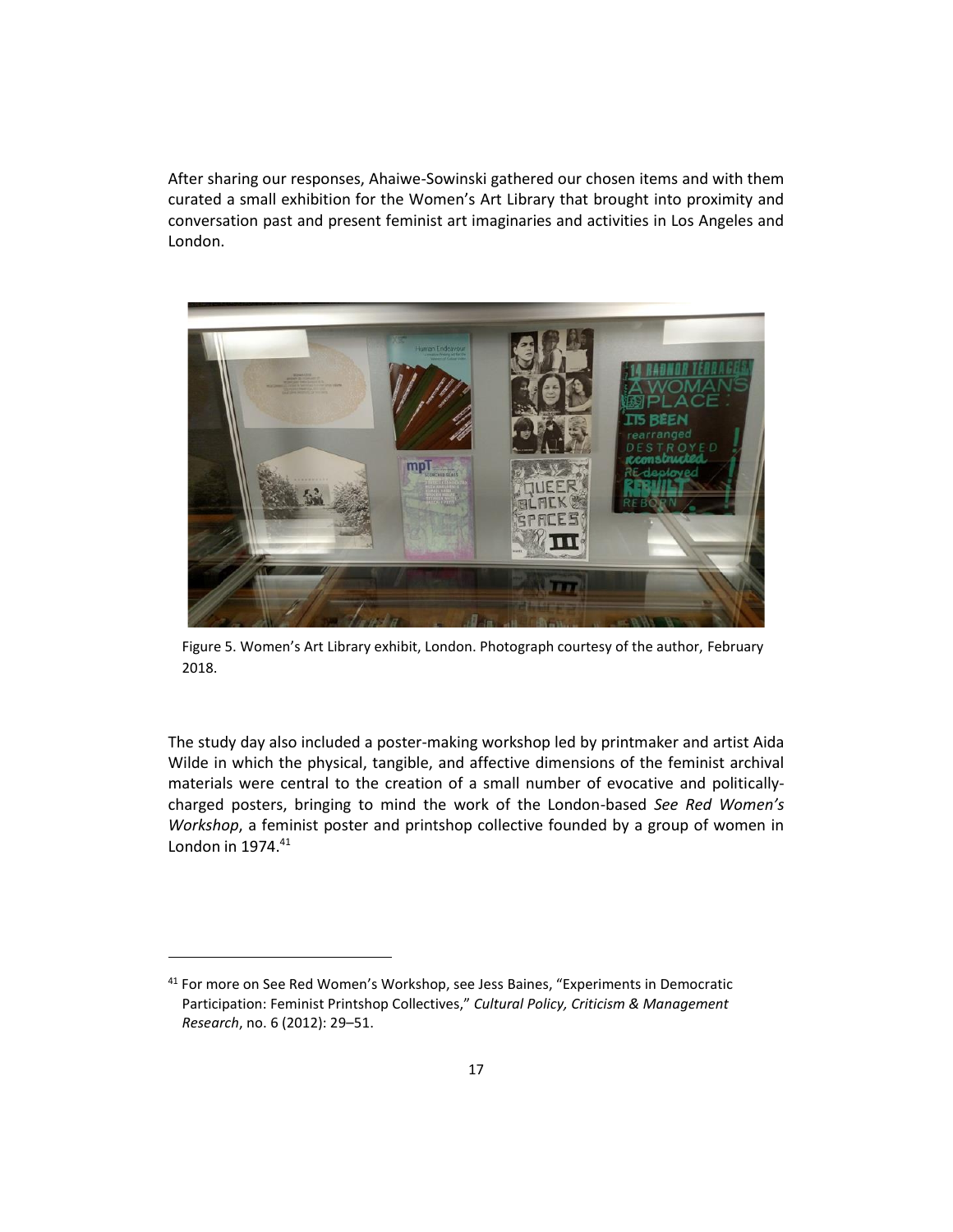

Figure 6. Study day posters, Women's Art Library, London. Photograph courtesy of the author, February 2018.

We ended the day with letter writing. Inspired by Metzger's above-mentioned letter in *Art: A Woman's Sensibility* and a desire to create a space for reflection and exchange among participants, Ahaiwe-Sowinski invited each of us to write a letter to our past or future selves which we would then read aloud. Some women did write to their younger or older selves; however, others wrote to their mothers as well as to everyone in the room. The reading of the letters—affective and compelling performative acts accentuated the many ways in which a letter can be an expression of self, a rallying cry, a witness, and a messenger of the writer's beliefs, feelings, and conditions:

#### Dear Me,

I don't know how I got myself here, but I don't think this is originally what I wanted. But this is my whole life right now, and it feels important, being at Women's Art Library and looking at WOCI—the Women of Colour Index. There are good moments and some very painful moments. Today I don't want to talk about the painful moments, but its emotional always when women get together and talk collectively about the violent, rampant discrimination we face. I feel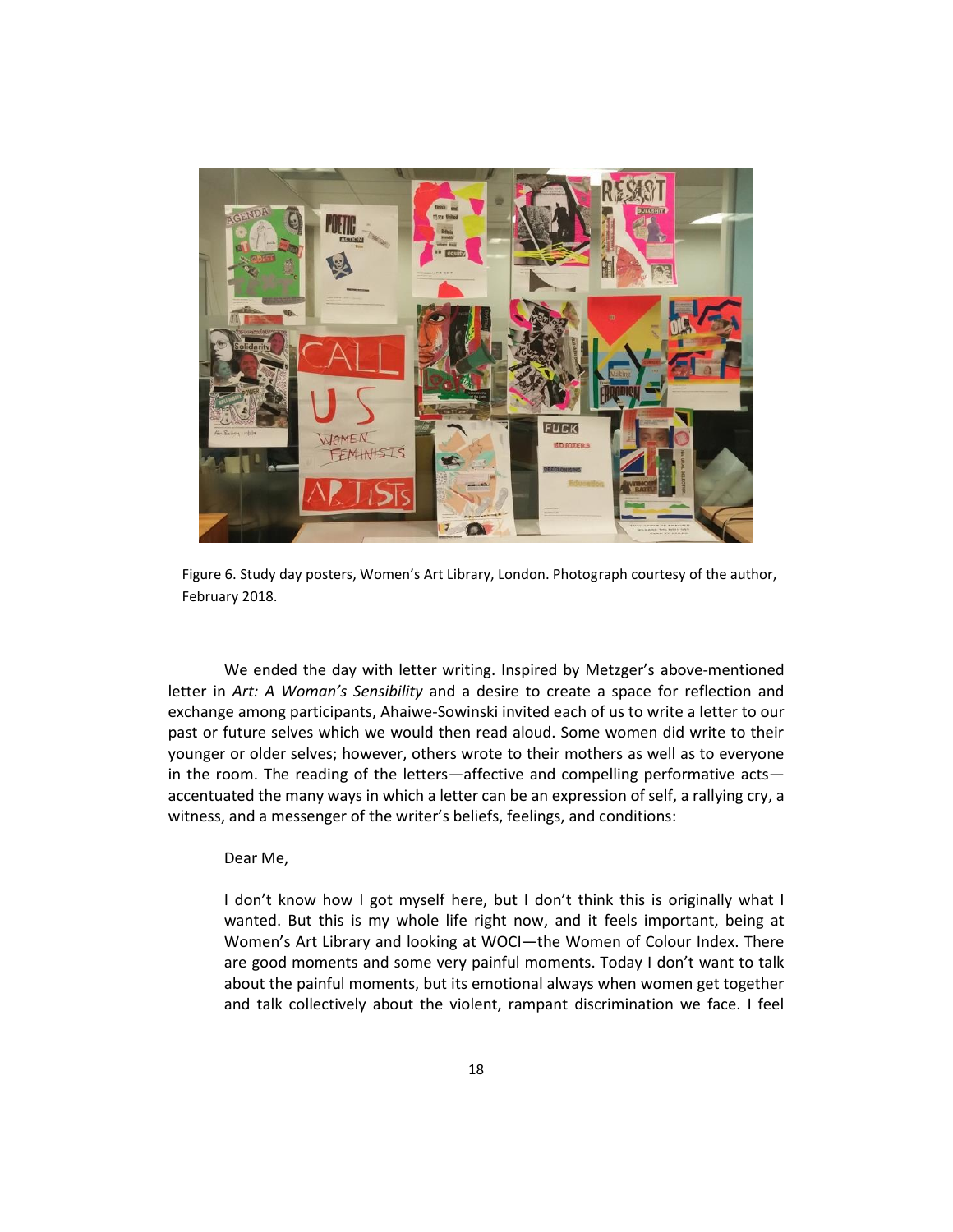battered to be honest, with the amount of sly insidious oppression, I and we face from white men and women in these institutions [universities]. I begin to strongly question how long I will last, not in these colonial institutions, but on the planet. Yes, this is morbid, but to clarify, I'm not suicidal; however, these institutions are designed to kill us. Then where do I stand when we talk about decolonisation? I'm not sure what else to say to myself; I'd like to sit in my studio, make clothes, make artwork, and see my friends. But something has to give, here and now. We need to build and organize for a better future, making sure our histories are sustained, preserved, and looked at…I'm so grateful and thankful I found this library [Women's Art Library], met Aida, Michelle, and Brianna. I hope our sisterhood will last forever.<sup>42</sup>

Through the writing and transmitting of letters, women relocate and re-inscribe themselves in the world. The *Collection*'s letters and the current-day letters inspired by them such as the one above, not only reveal and construct feminist relations and worlds, positionalities and intentions, knowledge and emotions, but also track women's methods of doing politics and caring for one another across temporalities and geographies, and draw attention to the complexities of personhood, power, agency, and hope.

## **CONCLUSION**

In her acclaimed autobiographical essay, poet, writer, and feminist Adrienne Rich famously wrote that: "Re-vision—the act of looking back, of seeing with fresh eyes, of entering an old text from a new critical direction—is for women more than a chapter in cultural history: it is an act of survival."<sup>43</sup> Aggarwal's and Ahaiwe-Sowinski's looking back and re-visioning with the *Collection* created unanticipated relations and affinities between women across eras and locales as well as new feminist/art narratives and encounters. As such, not only did their work engender new memories and ways of remembering this particular feminist/art history, but their endeavors are also helpful towards thinking about what of this history—for those who oversee feminist art materials—is worth keeping: acts of survival. As discussed, both women created exhibitions with the *Collection*. An exhibition, writes curator Solvej Helweg Ovesen, is a "condensation of discourse, action and negotiation of different perspectives." She goes on, stating that to make an exhibition is "to create a structure through which you can look at the world, look through to the other side of conventions, and experience and develop

<sup>&</sup>lt;sup>42</sup> Study day participant, Women's Art Library, February 17, 2018.

<sup>43</sup> Adrienne Rich, *On Lies, Secrets, and Silence: Selected Prose, 1966-1978* (New York, NY: W.W. Norton & Company, 1979), 35.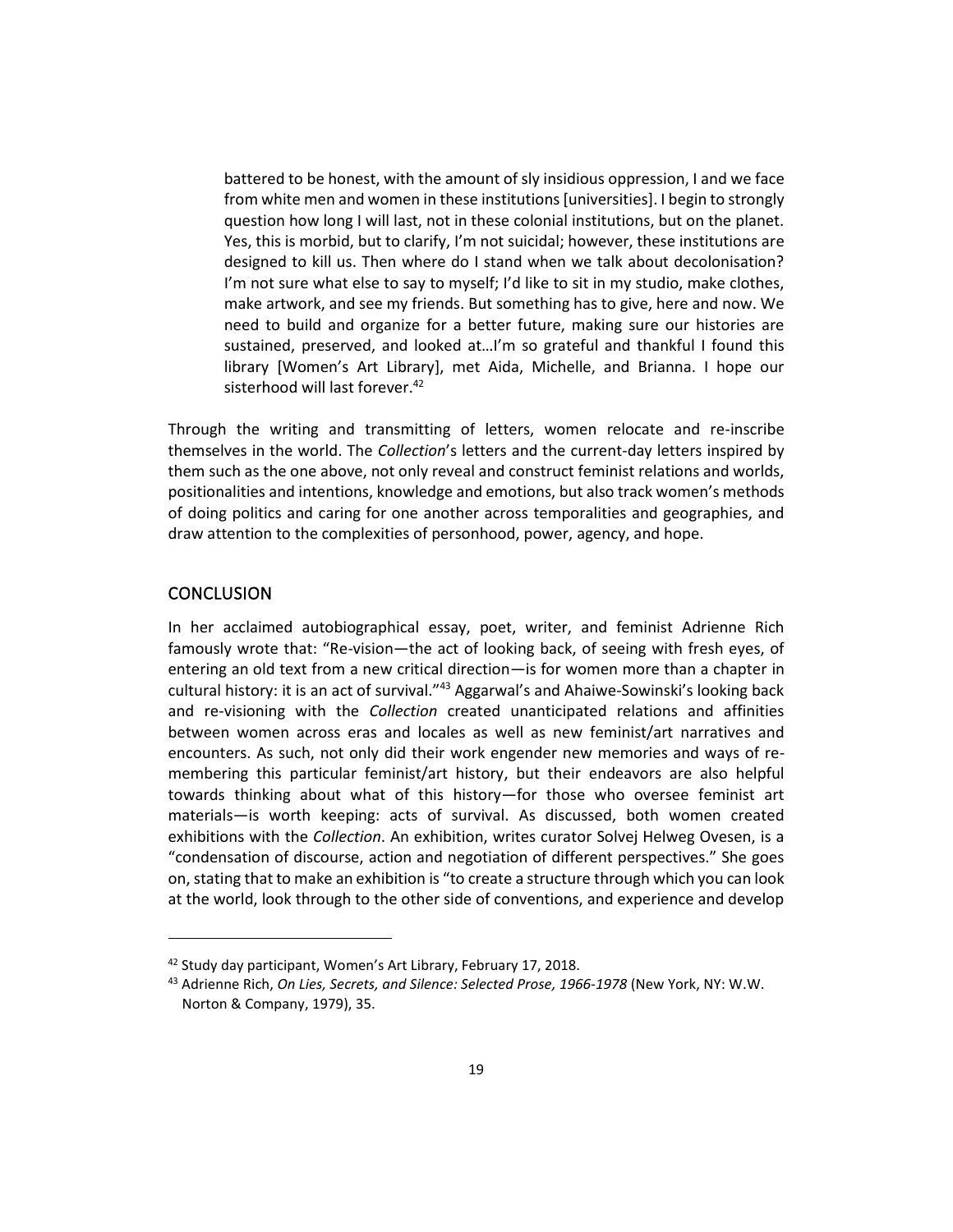alternative models of being in the world."<sup>44</sup> Finding present energy in a past world of feminist art production and activism, Aggarwal and Ahaiwe-Sowinski created new spatialized, visual, and textual structures from which to view that world, contemplate connections, similarities, disjunctions, and differences between then and now, and experience feminist/art imaginaries through the archive: acts of survival.

This essay's four archives stories not only reveal how second-wave feminist matter in the archive still matters and resonates with women today, but how this legacy can be redeployed towards various aims. These stories of contemporary interactions and imaginings with the *Collection* call to mind Harris' observation that the archive "is not so much a record of the past - although it is that, or does that - as it is the condition of a liberatory future that wants to be made. $145$  However, not only are these engagements with the *Collection* about a potential "liberatory future" but are—and perhaps even more so—about now, about mobilizing the archive to keep past and present feminist voices, ideologies, experiences, and practices visible and circulating today.

More and diverse mobilizations and dissemination of feminist art archives are needed, especially of feminist art archives located in colleges and universities as academic settings remain primary sites for the transmission of feminist thought.<sup>46</sup> As women artists continue to face marginalization, underrepresentation, and discrimination in the art world, $47$  it is critical for academic archivists to make available and widely promote feminist art collections under their care via online and physical exhibitions, social media, developing term-length classes with such materials, and collaborating with colleagues with feminist art history research or teaching interests on projects or class assignments. With the current rise in public discourse of feminism (in the news, in social media), an uptick in feminist artistic practice, and in our era of the Women's Marches and the #MeToo,<sup>48</sup> #SayHerName, and Time's Up Movements, finding ways to activate and

<sup>44</sup> Solvej Helweg Ovesen, "100+ New Statements," in *Men in Black: Handbook of Curatorial Practice*, ed. Christoph Tannert, Ute Tischler, and Kunstlerhaus Bethanien (Frankfurt am Main: Revolver, 2004), 225.

<sup>45</sup> Harris, "Hauntology, Archivy and Banditry," 19.

<sup>46</sup> bell hooks, *Feminism Is for Everybody: Passionate Politics* (New York and London: Routledge, 2015), viii.

<sup>&</sup>lt;sup>47</sup> A recent study of the diversity of artists in the collections of 18 major US museums revealed that 85% of the artists are white and 87% are men. Chad M. Topaz et al., "Diversity of Artists in Major U.S. Museums," *PLoS ONE* 14, no. 3 (2019).

 $48$  Although beyond the scope of this paper, it is worth noting a connection between the #MeToo movement and second-wave feminist practices around sexual assault, as exemplified, for example, in the above-mentioned Feminist Art Program's performance piece, *Ablutions,* (op. cit. footnote 13). *Ablutions* included audio recordings of women recounting their personal experiences with rape and was a way of speaking out against rape and its devastating effects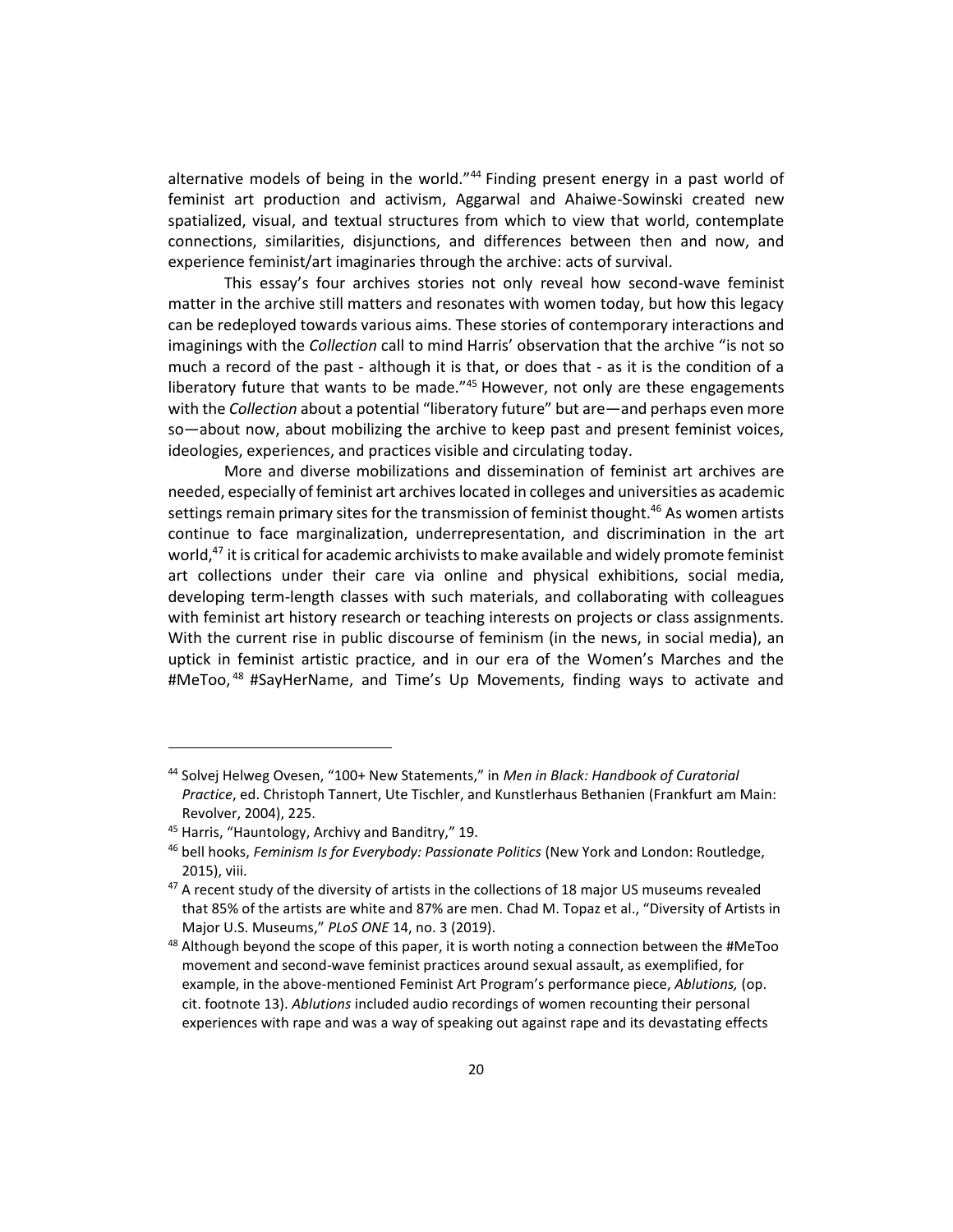share—care for—the archive's feminist/art histories is a crucial thing to be done: it is *feminism in-action* that keeps this work on the table and gives strength and definition to being a feminist and an artist.

on women. Although today this might not seem radical, in the 1970s, people rarely acknowledged that rape existed, let alone talked about it.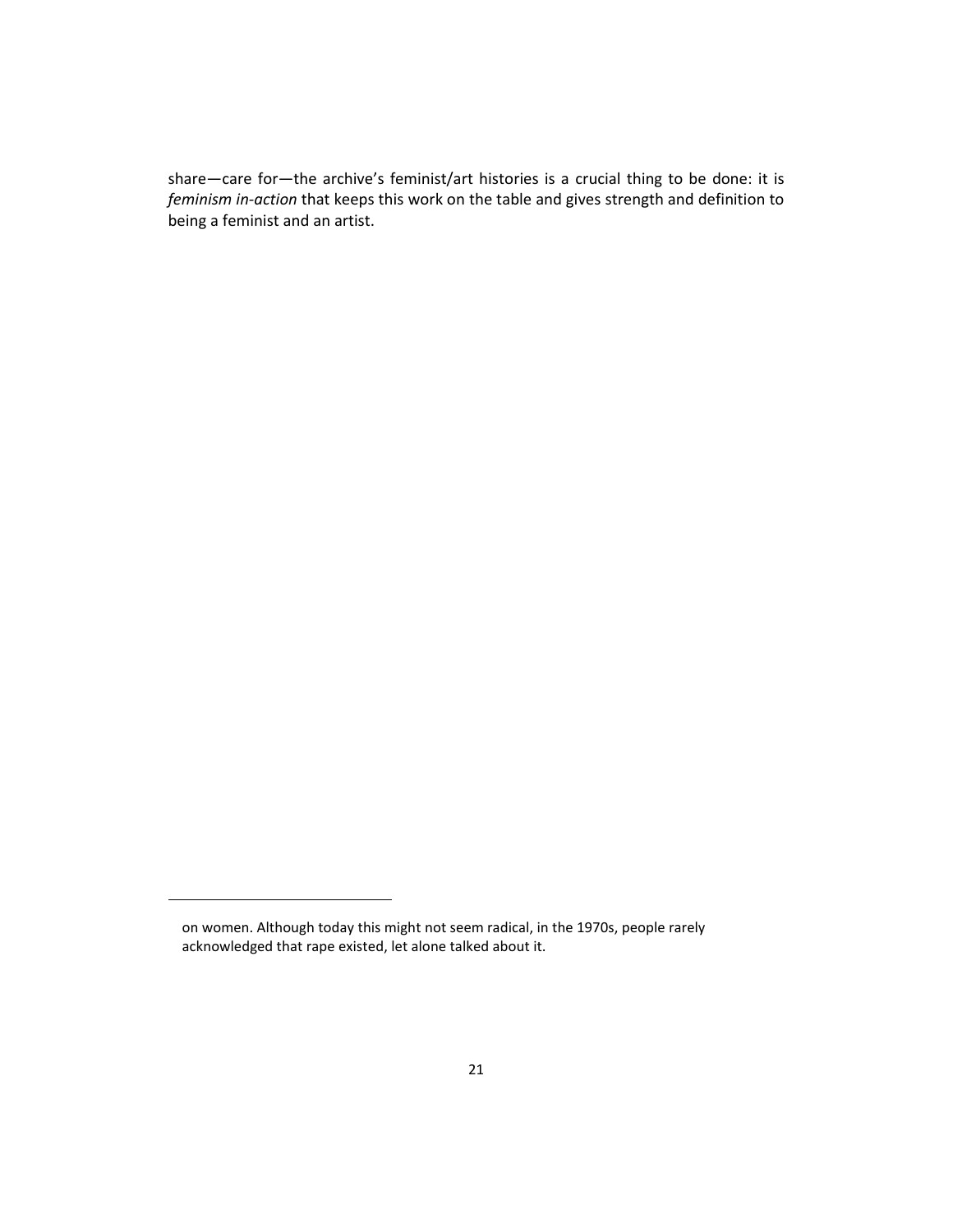#### **BIBLIOGRAPHY**

- Baines, Jess. "Experiments in Democratic Participation: Feminist Printshop Collectives." *Cultural Policy, Criticism & Management Research*, no. 6 (2012): 29–51.
- Brodsky, Judith K. "Exhibitions, Galleries, and Alternative Spaces." In *The Power of Feminist Art: The Movement of the 1970s, History and Impact*, edited by Norma Broude and Mary D. Garrard, 104–119. New York, NY: Harry N. Abrams Inc., 1994.
- Brooke, Kaucyila. "She Does Not See What She Does Not Know." *X-TRA* 6, no. 3 (Spring 2004): 19–26.
- Broude, Norma, and Mary D. Garrard, "Introduction: Feminism and Art in the Twentieth Century." In *The Power of Feminist Art: The American Movement of the 1970s, History and Impact*, edited by Norma Broude and Mary D. Garrard, 10–29. New York, NY: Harry N. Abrams Inc., 1994.
- Chesler, Phyllis. *Letters to a Young Feminist*. New York: Four Walls Eight Windows, 1997.
- Chicago, Judy. "Feminist Art Education: Made in California." In *Entering the Picture: Judy Chicago, The Fresno Feminist Art Program, and the Collective Visions of Women Artists*, 101–115. New York, NY: Routledge, 2012.
- Chicago, Judy. *Institutional Time: A Critique of Studio Art Education*. New York, NY: Monacelli Press, 2014.
- Chicago, Judy, and Miriam Schapiro, "Womanhouse." Exhibition Catalog. Valencia, CA: CalArts, 1972.
- Cottingham, Laura. *Seeing through the Seventies: Essays on Feminism and Art*. Amsterdam: G+B Arts International, 2000.
- Fields, Jill. "Introduction." In *Entering the Picture: Judy Chicago, The Fresno Feminist Art Program, and the Collective Visions of Women Artists*, edited by Jill Fields, 1–21. New York, NY: Routledge, 2012.
- Gordon, Avery F. *Ghostly Matters: Haunting and the Sociological Imagination*. Minneapolis, MN: University of Minnesota Press, 2008.
- Gordon, Avery F. "Some Thoughts on Haunting and Futurity." *Borderlands* 10, no. 2 (2011): 1–21.
- Hamblin, Hannah. "Los Angeles, 1972/Glasglow 1990: A Report on Castlemilk Womanhouse." In *Feminism and Art History Now: Radical Critiques of Theory and Practice*, edited by Victoria Horne and Lara Perry, 164–182. London and New York: I.B. Tauris, 2017.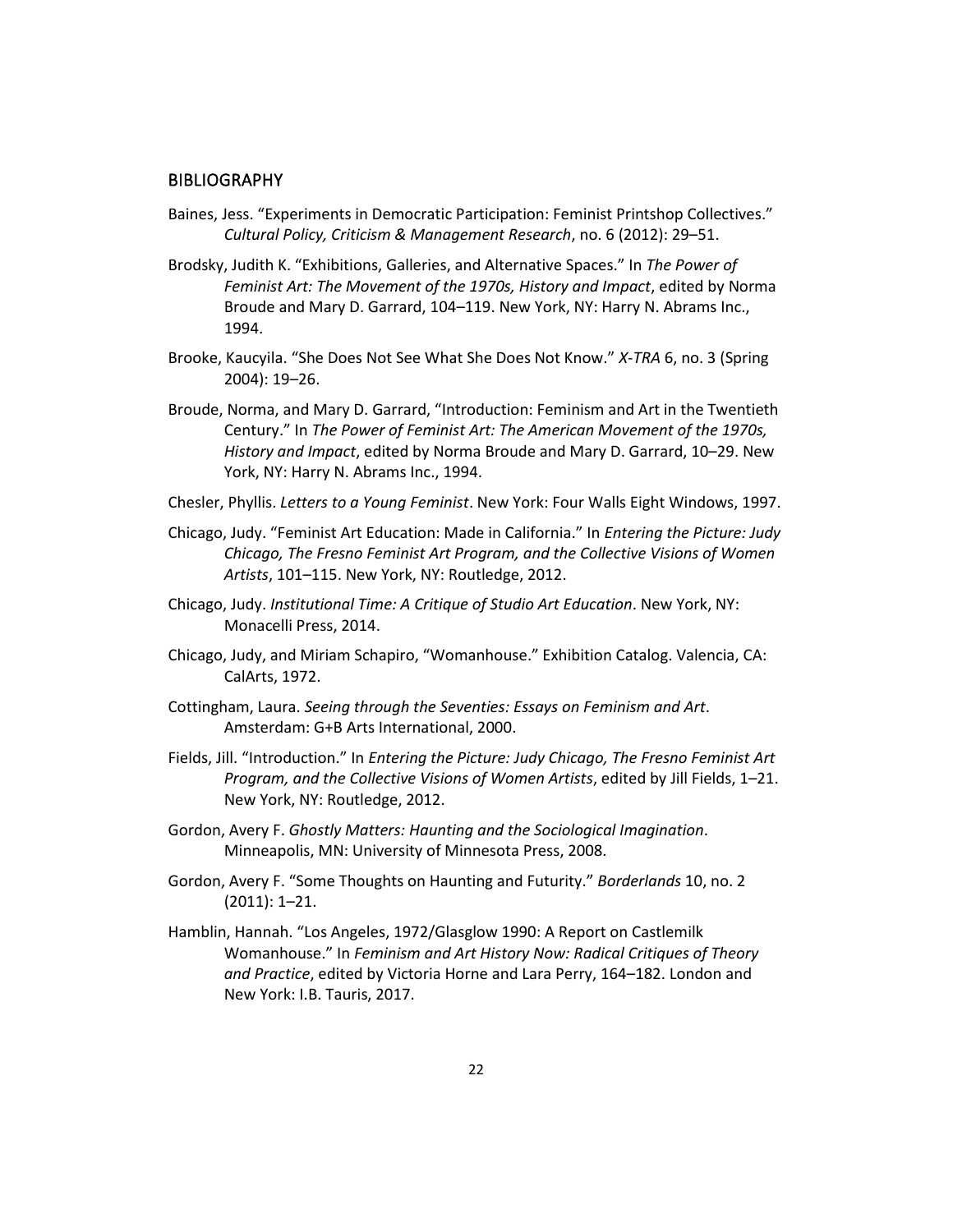- Harper, Paula. "The First Feminist Art Program: A View from the 1980s." *Signs* 10, no. 4 (Summer 1985): 762–781.
- Harris, Verne. "Hauntology, Archivy and Banditry: An Engagement with Derrida and Zapiro." *Critical Arts* 29, no. sup1 (2015): 13–27. https://doi.org/10.1080/ 02560046.2015.1102239.
- hooks, bell. *Feminism Is for Everybody: Passionate Politics*. New York and London: Routledge, 2015.
- Jolly, Margaretta. "Confidantes, Co-Workers and Correspondents: Feminist Discourses of Letter-Writing from 1970 to the Present." *Journal of European Studies* 32, no. 125–126 (2002): 267–282. https://doi.org/10.1177/004724410203212513.
- Jolly, Margaretta. *In Love and Struggle: Letters in Contemporary Feminism*. New York, NY: Columbia University Press, 2008.
- Lippard, Lucy. *The Pink Glass Swan: Selected Essays on Feminist Art*. New York, NY: The New York Press, 1995.
- Metzger, Deena. *Art: A Woman's Sensibility*. Edited by Miriam Schapiro. Valencia, CA: Feminist Art Program, California Institute of the Arts, 1975.
- Metzger, Deena. "Letters to a Young Woman Artist." In *Anonymous Was a Woman*, edited by Miriam Schapiro, 106–107. Valencia, CA: Feminist Art Program, California Institute of the Arts, 1974.
- Ovesen, Solvej Helweg. "100+ New Statements." In *Men in Black: Handbook of Curatorial Practice*, edited by Christoph Tannert and Ute Tischler, 141–258. Frankfurt am Main: Revolver, 2004.
- Rich, Adrienne. *On Lies, Secrets, and Silence: Selected Prose, 1966-1978*. New York, NY: W. W. Norton & Company, 1979.
- Rickey, Carrie. "Writing (And Righting) Wrongs: Feminist Art Publications." In *The Power of Feminist Art: The Movement of the 1970s, History and Impact*, edited by Norma Broude and Mary D. Garrard, 120–129. New York, NY: Harry N. Abrams Inc., 1994.
- Schapiro, Miriam, ed. *Anonymous Was A Woman: A Documentation of the Women's Art Festival – A Collection of Letters to Young Women* Artists. Valencia, CA: Feminist Art Program, California Institute for the Arts, 1974.
- Schor, Mira. *A Decade of Negative Thinking: Essays on Art, Politics, and Daily Life*. Durham, NC and London: Duke University Press, 2009.
- Stanley, Liz. "The Epistolarium: On Theorizing Letters and Correspondences." *Auto/Biography* 12, no. 3 (2004): 201–235.